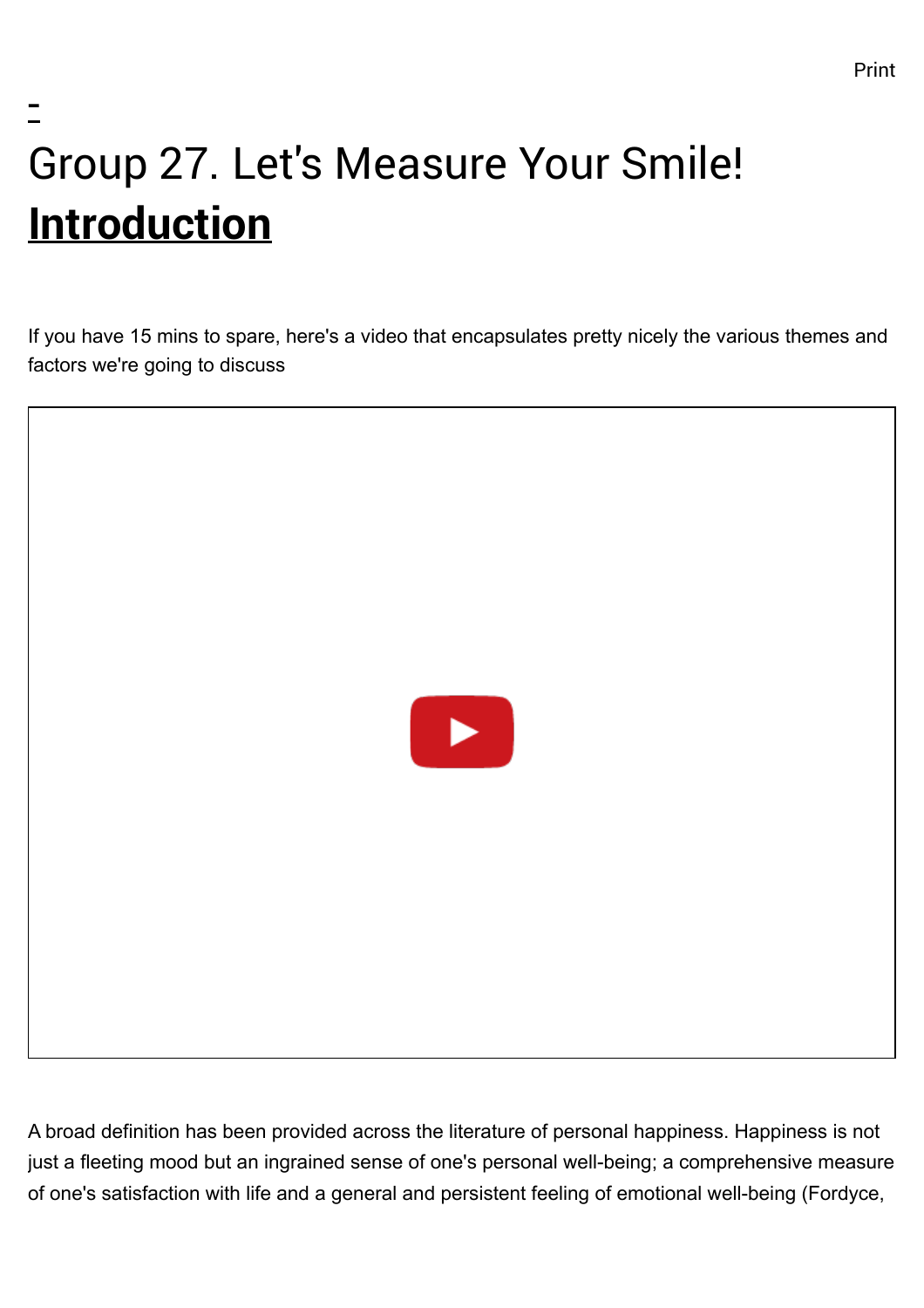1977). Essentially it is a comprehensive feeling of overall contentment with life and self. Measuring this scientifically however has proven tricky and Hsee & Tang (2007) argue that in order to achieve this an accurate happiness measure needs to be developed.

### **Measuring Happiness: Objective or bject**i



Is Happiness an objective, tangible entity that can be measured? If so how do we try to measure it? Veenhoven (2003) remarks that since happiness is a conscious state of mind, it can be measured. Many researchers have agreed and developed various measurements to assess a person's 'level' of happiness. Why don't you try one for yourself?

<http://www.pursuit-of-happiness.org/science-of-happiness/measuring-happiness/>

The **Oxford Happiness Inventory** (OHI, Argyle, Martin, & Crossland, 1989) which was devised as a broad measure of personal happiness and this scale has been proven consistent across cultures (Hills & Argyle, 2002) The scale was designed using the Beck Depression Inventory as a template (20 multiple choice questions measured on a scale of 0-3), demonstrating that early conceptions of happiness were that it is simply the opposite of sadness. The first criticism of this questionnaire would be that perhaps happiness should be conceptualised as something more than the opposite of sadness and that to do so is not recognising the unique dimensions of happiness. The second criticism, offered by Hills & Argyle (2002) is that there is a tendency for answers to converge in the middle of the scale, allowing little distinction between 'levels' of happiness.

Hills & Argyle (2002) therefore developed the **Oxford Happiness Questionnaire** (OHQ) in an attempt to address these concerns. The OHQ comprises 29 statements about happiness scored on a 1-6 Likert Scale (negative items are reverse scored). Whilst this expands the scope for distinction somewhat, the statements still seem to reflect the notion that happiness is merely the opposite of sadness. Additionally it also assumes that everyone's notion of happiness is the same, which several studies have demonstrated that it is not.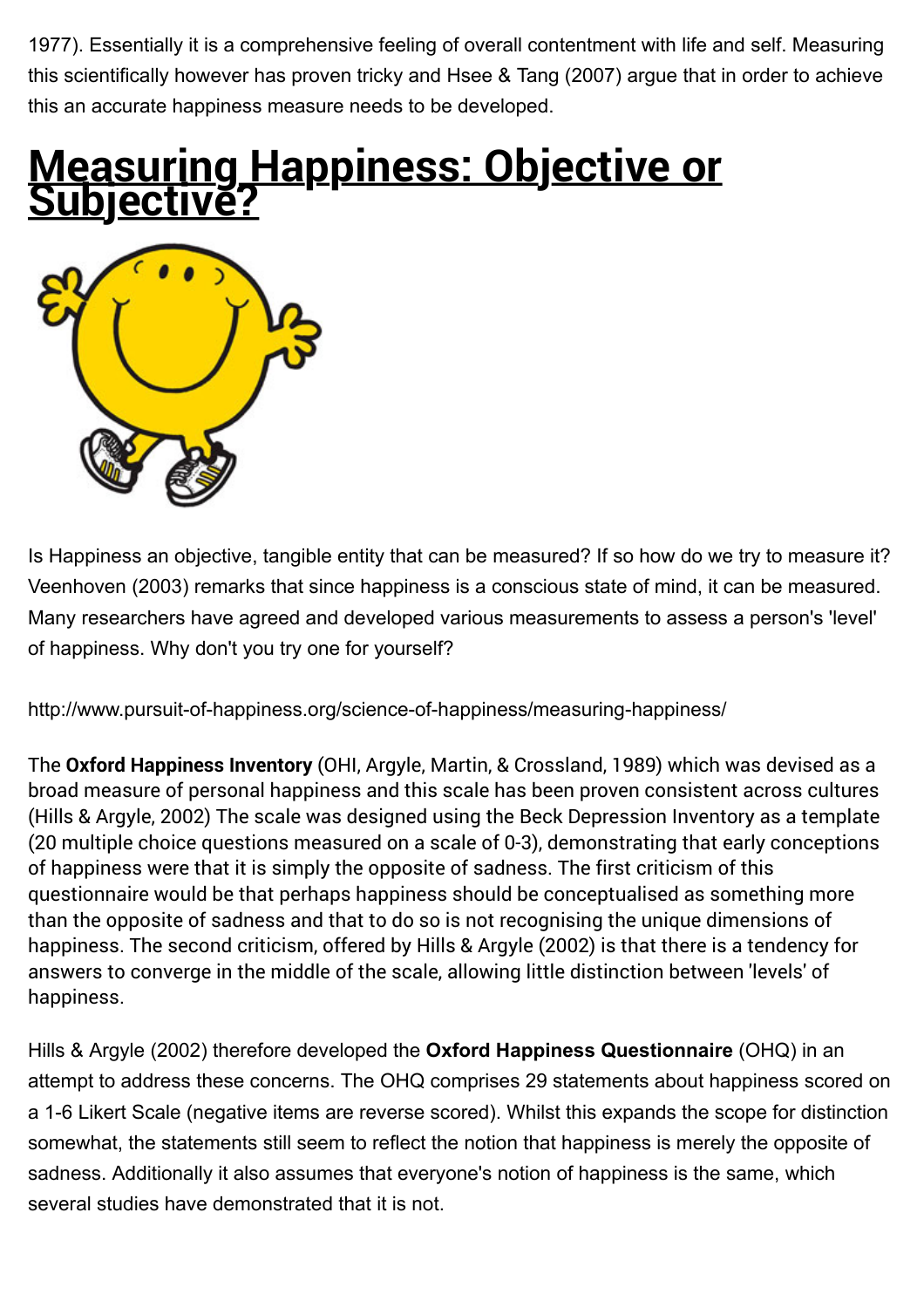#### **Take Home Points: The Oxford Happiness Inventory and Oxford Happiness Questionnaire**

- Likert Scales (is this the best measurement technique?)
- Happiness is the opposite of Sadness (is happiness more than the reverse of sadness?)

Lyubomirsky and Lepper (1999) remark that, despite a century of research, objective markers such as economic forces (Juster and Stafford, 1985), life events (Headey and Wearing, 1989), and dispositional factors (Costa and McCrae, 1980, 1984) are correlated with happiness less strongly than perhaps our everyday experiences or reason would suggest (Diener, 1984; Lyubomirsky and Ross, 1997). Many researchers thus prefer to conceptualise happiness as 'subjective well-being' (SWB) (e.g. Alexandrova, 2008) which is how a person feels their life is going from their point of view. We can all identify people who are chronically happy, even in the face of adversity, or people who are consistently unhappy, despite the best of circumstances (Myers and Diener, 1995).

Alexandrova (2008) suggests that this is because SWB has two components: affective (our happiness is affected by our recent experiences: positive or negative) and cognitive (our happiness is determined by our judgments of the events that happen to us, which reflects our disposition: whether we are an inherently happy or unhappy person). Lyubomirsky & Lepper (1999) therefore developed the **Subjective Happiness Scale** (the second questionnaire in the above link) which attempts to encapsulate both of these aspects. Despite demonstrating high internal validity and consistency over time and samples, the scale contains a mere 4 items, which seems far too brief to measure a construct as elusive and complex as happiness.

One of the biggest criticisms of trying to use bounded scales (eg 1-7) to measure happiness is that they are context sensitive and that participant's interpretation of the degree of scales may differ. Hsee and Tang (2007) have thus proposed an alternative method of measurement: **a modulus based scale**. This involves using 0 as a indicator of no emotional feeling (neither positive or negative) and then thinking of an example that represents how happy they are feeling at that time (for example finding a £10 note on the street) which they then assign a value (e.g. 10). This event is called a modulus and they then use this modulus as a reference point to describe the happiness of other events. Hsee and Tang argue that this method combats both of the issues detailed above. Firstly the modulus scale has no boundaries (participants can assign any number, either positive or negative, to events) and because the participants uses a scale personal to them, it eliminates the problem of scale interpretation.

#### **Take Home Points: Subjective Happiness Scale and Modulus Based Measurement**

- **Need to recognise role of people's individual interpretation of events**
- **This may require a move away from fixed scales**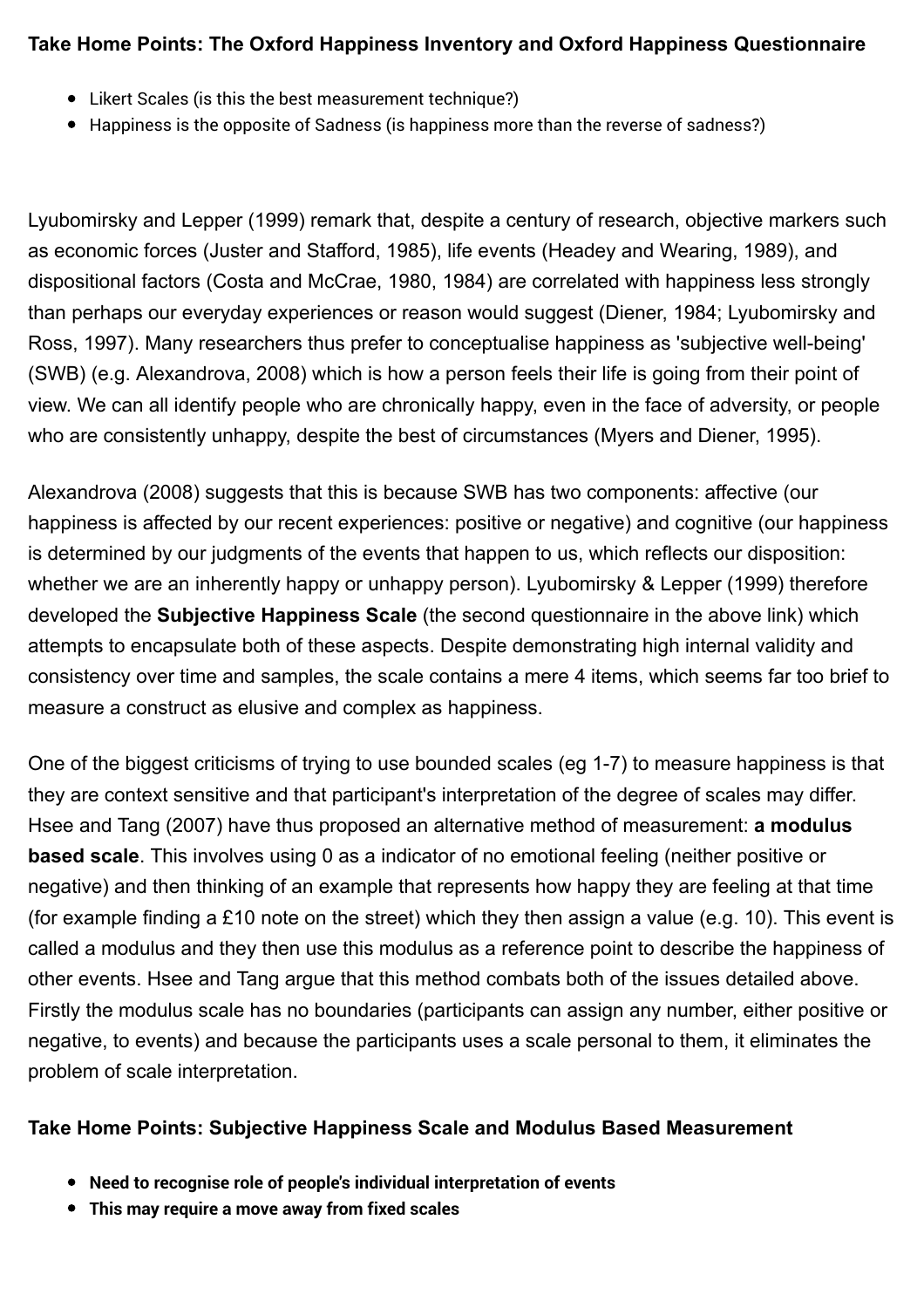However in the quest for a scientific measure of happiness, Hsee & Tang's (2007) proposal is clearly a step in the opposite direction. Rather than creating a scale that identifies general indicators of happiness that allows comparison, this measures individual judgments of happiness that provides little scope for such comparison, a fact that Hsee and Tang readily admit to in their conclusion. It seems like one can either measure objective happiness poorly, or subjective happiness reasonably, neither of which are desirable. Alternatively, perhaps objective measures could be used to identify factors that are linked to happiness, and subjective measures could seek to provide further insight into these factors.

### **History Of Happiness Measurements**

#### **Sex and Marriage to Education and Personality - The Development of Subjective Measures**

In all 3 of these cases, the use of happiness measurements appears to be in the domain of **social psychology** - studying social behaviours, interactions and predicting social relationships.

*Factors in the sex life of twenty-two hundred women* (Davis, 1929). This was one of the first studies to be conducted that used **subjective measures** of happiness. It was conducted by **Katherine Bernent Davis**, who was interested in finding correlations between **women's sex lives and general aspects of their lives**. One of the questions in her study was:

*"Do you consider your life on the whole (a) happy, satisfactory, successful; (b) unhappy, unsatisfactory, unsuccessful? In each case why?" (p. 89)*

The use of this question by Davis was one of the first subjective measures used to define and measure happiness in psychology. It also **marked the importance of happiness in daily life.**

In the 1930s, Terman et al. conducted a study into **marital happiness** (1938). He used subjective measures, asking participants (792 married couples) to **rate how happy their marriage was** on a scale from 1 to 7. Burgess & Cottrell (1939) developed Terman's study, using a happiness score based on couples self-report questionnaire to **predict the success or failure of marriages**, and determine how long a marriage will last.

Another notable study was conducted by **Goodwin Watson (1930)** into the **happiness of students** at Columbia University where he was a professor: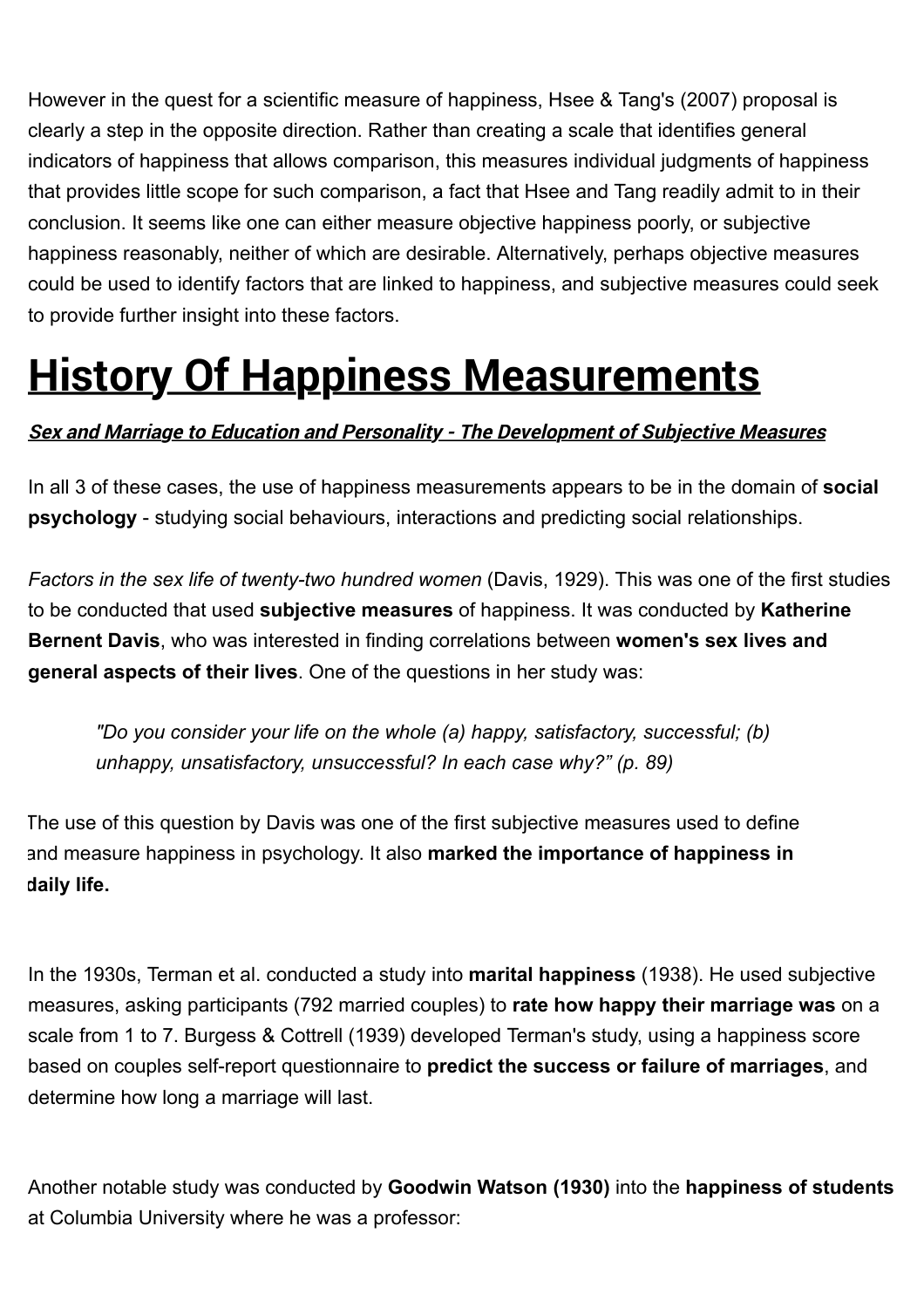*"By means of a self-rating form, 388 graduate students of education, who averaged 30 years of age, recorded their estimates of their own happiness." (taken from the Abstract)*

Watson conducted his study by using subjective means of collecting data to measure student happiness, as well as to understand what made students happy and unhappy. Watson found that family sizes, age, IQ and school grades, among others, did not predict happiness in students. Factors that were related to happiness were, surprise surprise, **sex and marriage**. (Note the recurring theme here...). Two things that Watson believed predicted happiness (from a much longer list) was marriage and the ability to talk to high school students about sex. **Hartmann (1934)** used subjective measures to find correlations between **personality traits and happiness.** However, Hartmann found there to be **no link**, which was something that Watson (1930) also found. **'Physics Envy' - The Push towards Objective Measures**

As the push for psychology to be accepted as a science grew, as did the push for studies in the area to **use more objective measures** such that were used in other disciplines such as physics and chemistry. A combination of researches from Duke University invented the **Euphorimeter**. The scale was intended to be an **objective and valid scale** which could be used by researchers and the general population. The units on the scale were **Euphor-Units** where, the higher above the mid point, zero, the scale went, the happier the individual was, and the lower down the scale below zero, the more unhappy the individual was.

In the 1960/70s there was a number of papers that wanted to find **social indicators** of quality of life. A review paper (Schneider, 1975) divided the objective social indicators into **6 categories**: 1) income, wealth and employment; 2) the environment (i.e. housing); 3) health (both physical and mental); 4) education; 5) social disorganization (crime, social pathologies such as alcoholism, drug addiction, etc.); and, 6) alienation and participation. Schneider (1975) decreed that any **research into the area must be in one of those 'key' areas**.

From this growth in social indicators research, the idea of the **economics of happiness** developed. This is the idea that happiness is correlated with income, wealth and profit, and therefore can be measured by recording these (Morawetz et al, 1977; Ng, 1978).

### **Modern Happiness Theories and Empirical Evidence**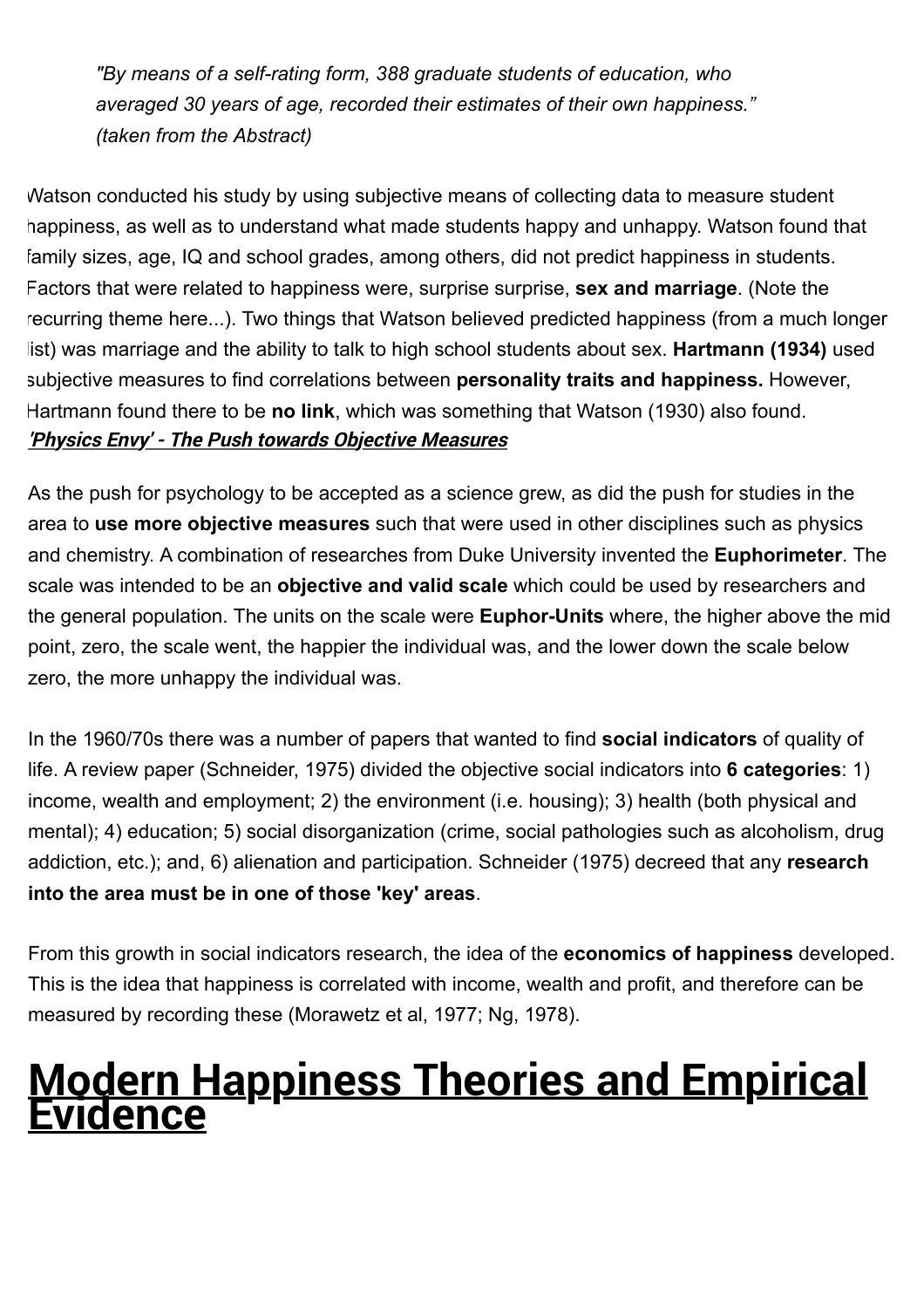

**Happiness** is one of the key interests of positive psychology and since the conception of this school of thought in the twenty-first century there has been much debate and research carried out in order to understand happiness. However, theories of happiness have been around for much longer than positive psychology and scientists and philosophers have been analysing happiness since the third century B.C. Since **"happiness" is not a neutral term** at an individual or cultural level, several theories have been developed in an attempt to define and describe happiness in order for psychologists and other scientists to study it.

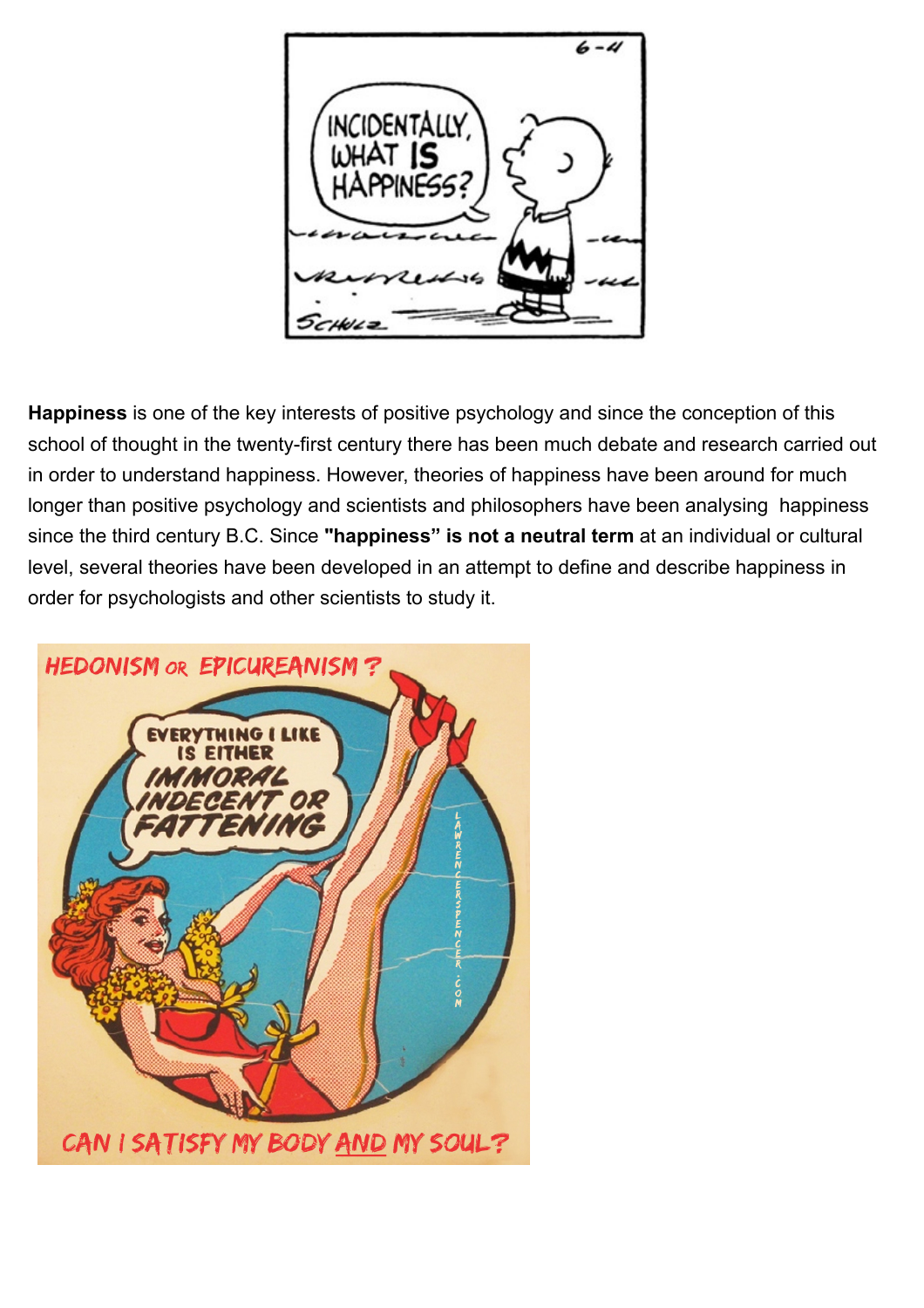The two most dominant and prevalent of these theories are Hedonism and Eudaimonism: both are rooted in Greek philosophy and have been at odds with each other since their conception. The hedonic view of happiness is based on individual needs over needs of the community and is the pursuit of pleasure, comfort and enjoyment. It comes from a theory coined by Greek philosopher Epicurus who claimed that people desire pleasure and avoid pain and discomfort.

**Eudaimonism** on the other hand equates happiness to "**human flourishing**" through pursuing goals which are meaningful not only to the individual but to the society they live in through good functioning in terms of growth opportunities, effort, and commitment to achieving goals.

In 1989 psychologist C. D. Ryff highlighted the distinction between these two theories by suggesting that **Eudaimonic well-being** equated to psychological well being whilst **Hedonic well-being** equated to pleasure, and used eudaimonic theory to produce her well known six-factor model. This theory and Ryff's ideas about hedonism and eudaimonism are still widely debated, but they allow us to see a clear distinction in the fundamentals of the two theories. Further to this distinction, in 2008 Delle Fave & Bassi stated that hedonism and eudaimonism are **fundamentally different** in three major polarities:

- State vs process.
- Feeling vs Functioning.
- Personal fulfillment vs "Integrated fulfillment".

As such, these theories are different enough that they are considered **two distinct, sometimes opposing perspectives which share a common interest.** Hedonism and eudaimonism will be explored further, in more depth and with a critical eye on actual empirical evidence for each theory in this article.

#### **The Hedonic View of Happiness**

The modern hedonic view of happiness proposed by **Diener** in 2000 is the **Subjective Well-being theory (SWB)**.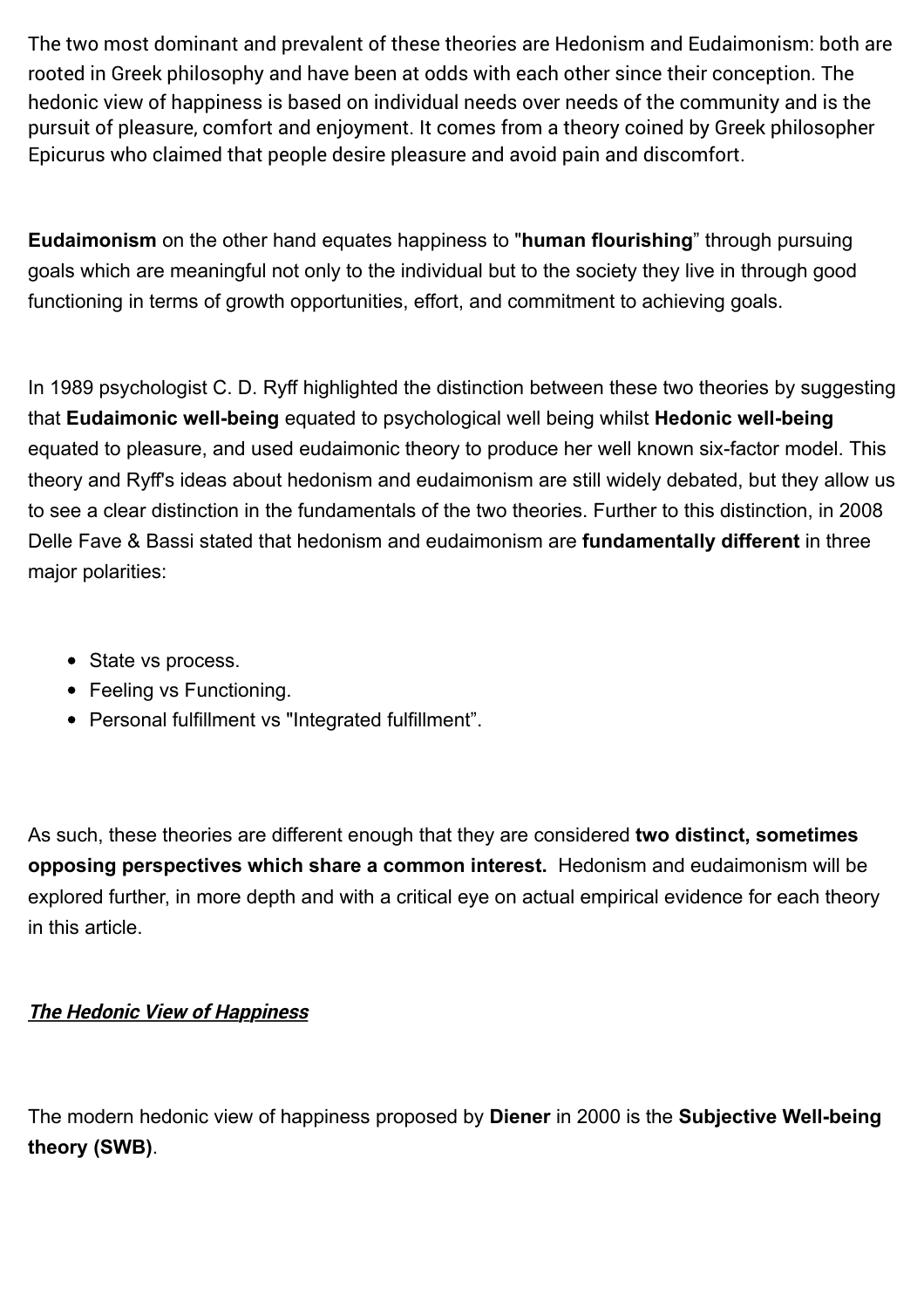

**DEATH DOES NOT CONCERN US, BECAUSE AS** LONG AS WE **EXIST, DEATH IS NOT HERE. AND ONCE IT DOES** COME, WE NO **LONGER EXIST.** -Epicurus

SWB consists of three components:

- Life satisfaction
- ·The presence of positive mood
- ·The absence of negative mood

Together, these three components are often summarized as happiness. SWB is evaluated using self report measures such as the **Positive and Negative Affect Scale** and the **Satisfaction with Life Scale**. Research has shown that people view themselves as being generally happy and that their subjective well-being tends to be constant or at least fairly stable over time and as such happiness is considered a **stable individual trait**. This has been illustrated in several studies showing that although people tend to react to positive or very negative events at first, they will adapt and quickly return to their original happiness levels.

This notion has been challenged however, subsequent research has shown that some life events do in fact have a lasting effect on some individuals. For example:

- Mehnert et al in 1990 reported that some people do not habituate completely to some conditions even after several years, the example given in their paper was reports of lower levels of subjective happiness in individuals with congenital disabilities than in those without such disabilities.
- Another example reported by Bloom in 2007 stated that after cosmetic surgery patients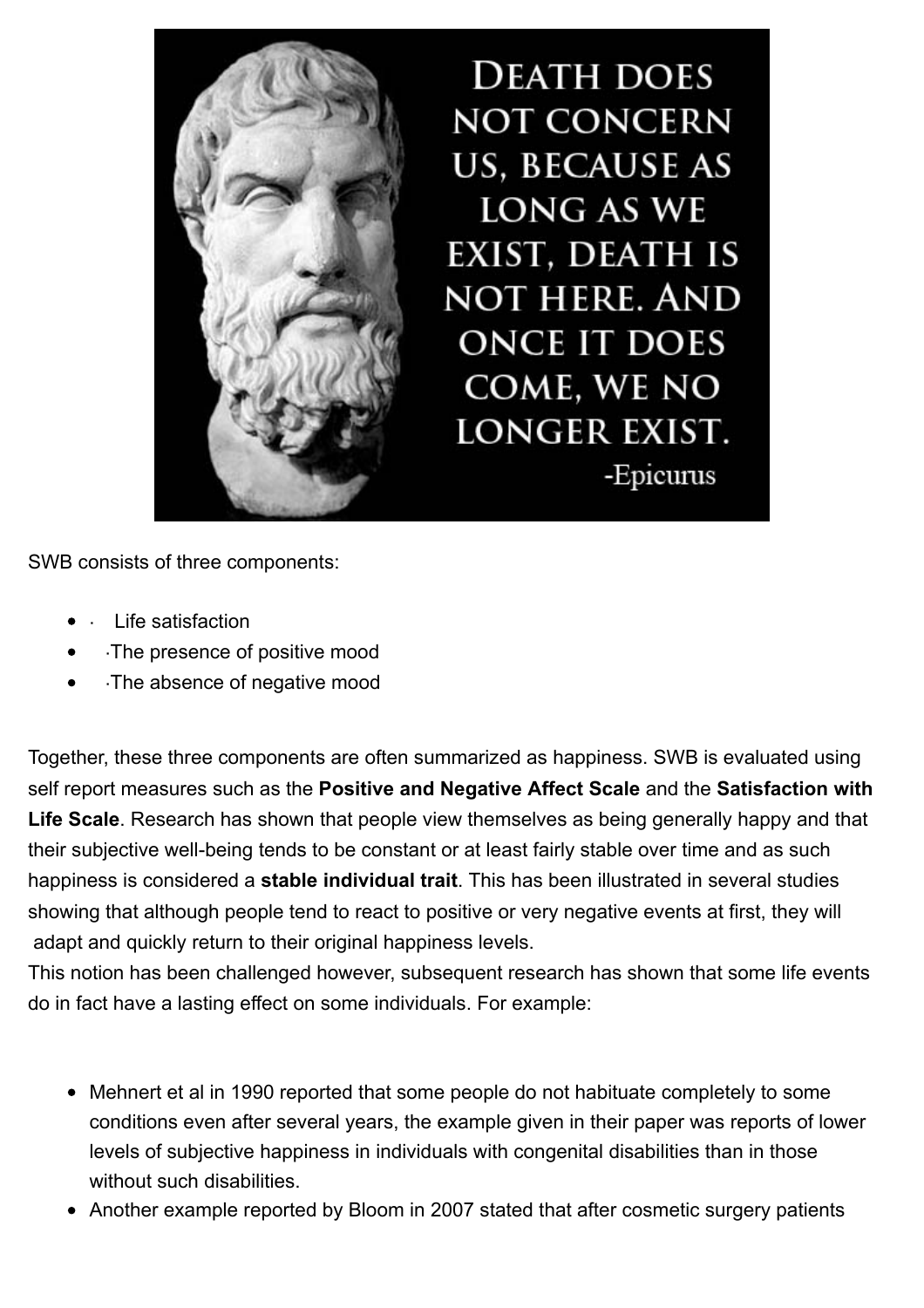happiness increased and stayed higher even years after surgery.

• Schmidt, Shernoff and Csikszentmihalyi also in 2007 found that fluctuations in emotional state over the course of a day could be attributed to external context.

Another claim made by those in favour of subjective well-being theory was that an individual's health was **positively influenced** directly and indirectly by subjective well-being. However, empirical evidence suggests that this connection may be more **complex** than it claims to be. Individuals with poor health have reported high subjective well-being and individuals with low subjective well-being have reported good health. Deci et al in 2001 suggested that rather than the current claims, these findings can be interpreted better as results of individual interpretive styles and meaning-making processes.

#### **The Eudaimonic View of Happiness**



**Aristotle** considered hedonic happiness to be a vulgar ideal, making humans slaves to and followers of their desires. He suggested that instead, true happiness is found in the **expression of virtue**, that is doing what is worth doing. All eudaimonic theories emphasise the importance of the meaning of the "**journey**" in that happiness is a process, goals and the search for meaning are stressed in order to have a good life. The term "eudaimonia" itself is an important one as it means **well-being and happiness are actually separate things.** This is means that eudaimonic theories are different to hedonic theory in that they suggest that acting on all desires is not a requirement for happiness and in fact some outcomes of the pursuit of happiness would not be good or result in well-being. For this reason the eudaimonic theory is that a good life and therefore long term happiness and well-being is **objective as opposed to subjective.** 

Unlike hedonism, **eudaimonism is much more complex**, rather than the pursuit of pleasure for pleasure's sake, eudaimonistic theory involves: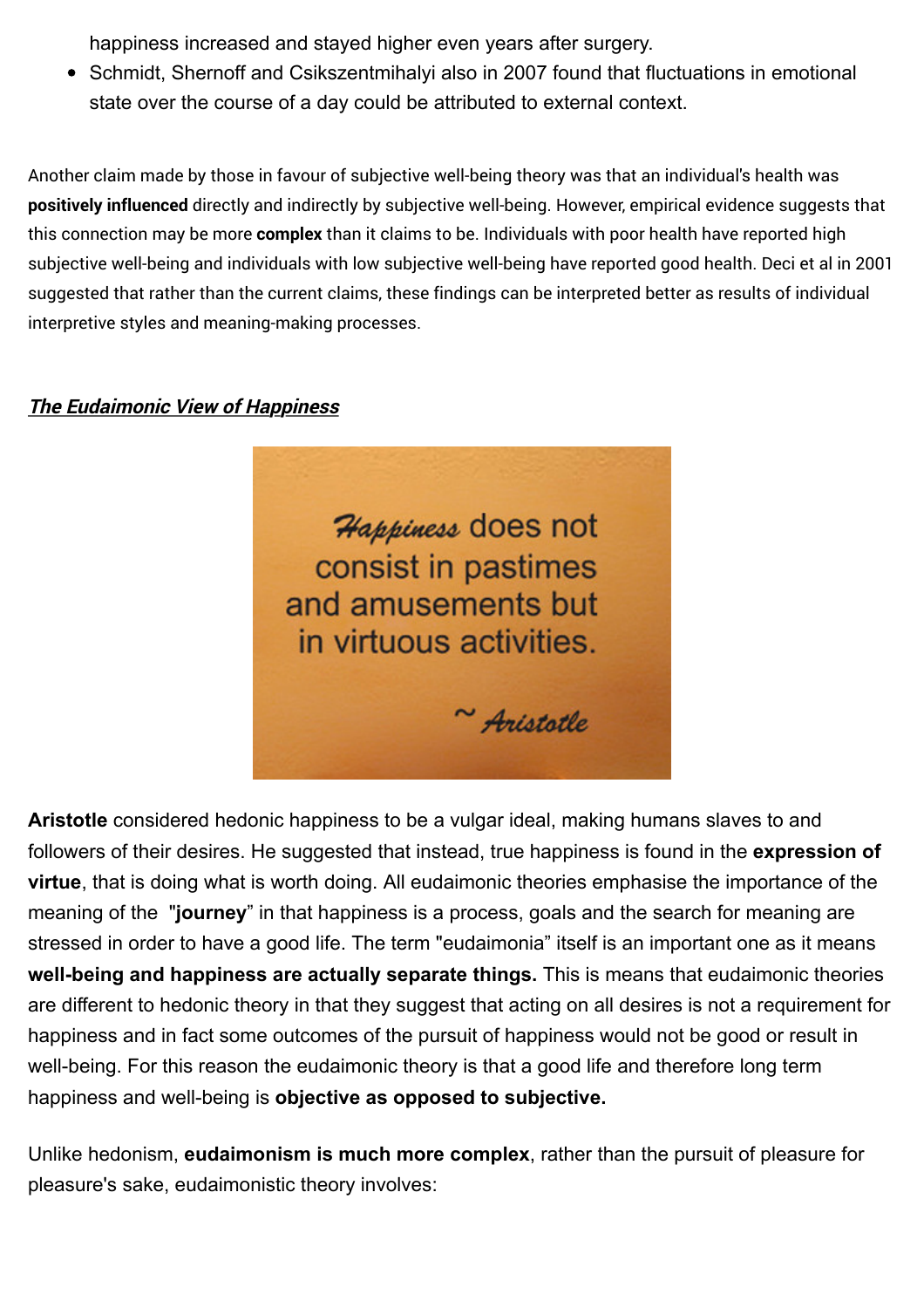- Personal growth
- Meaning finding
- Purpose
- Autonomy
- Competence
- Self-realization
- Mindfulness
- Self-acceptance
- Authenticity
- Values congruence
- Social connectedness

As such, it has been criticised as it is **difficult to translate to one single all encompassing theory**, this lack of clarity has impeded scientific research and prevented simple, valid comparisons between empirical results.

Further criticism comes from Kashan et al in 2008 who stated that eudaimonic theory was inappropriate for psychological science as it had inherent **moral judgements** which were not consistent with the beliefs and morals of diverse world populations.

With regards to long term **lifelong happiness**, Delle Fave and Bassi in 2009 called to attention their research in which it was stated that an individual could be healthy and functioning well within society but not feel good in their life, effectively **living the good life but not achieving happiness or well-being**. This goes against one of the fundamental claims of the eudaimonic theory of happiness.

#### **Going forward...**

These seemingly large gaps between theory and empirical result have more recently been addressed in the conception of a few "**hybrid theories**" which suggest that hedonism and eudaimonism, although distinct in their claims, are actually **complementary theories** which work best when combined.

In recent research by Keyes and Annas in 2009 it was reported that individuals with high levels of both subjective well-being and eudaimonic well-being were said to be "**flourishing**" in comparison to those who were high in one or the other. This suggests that the **when working together**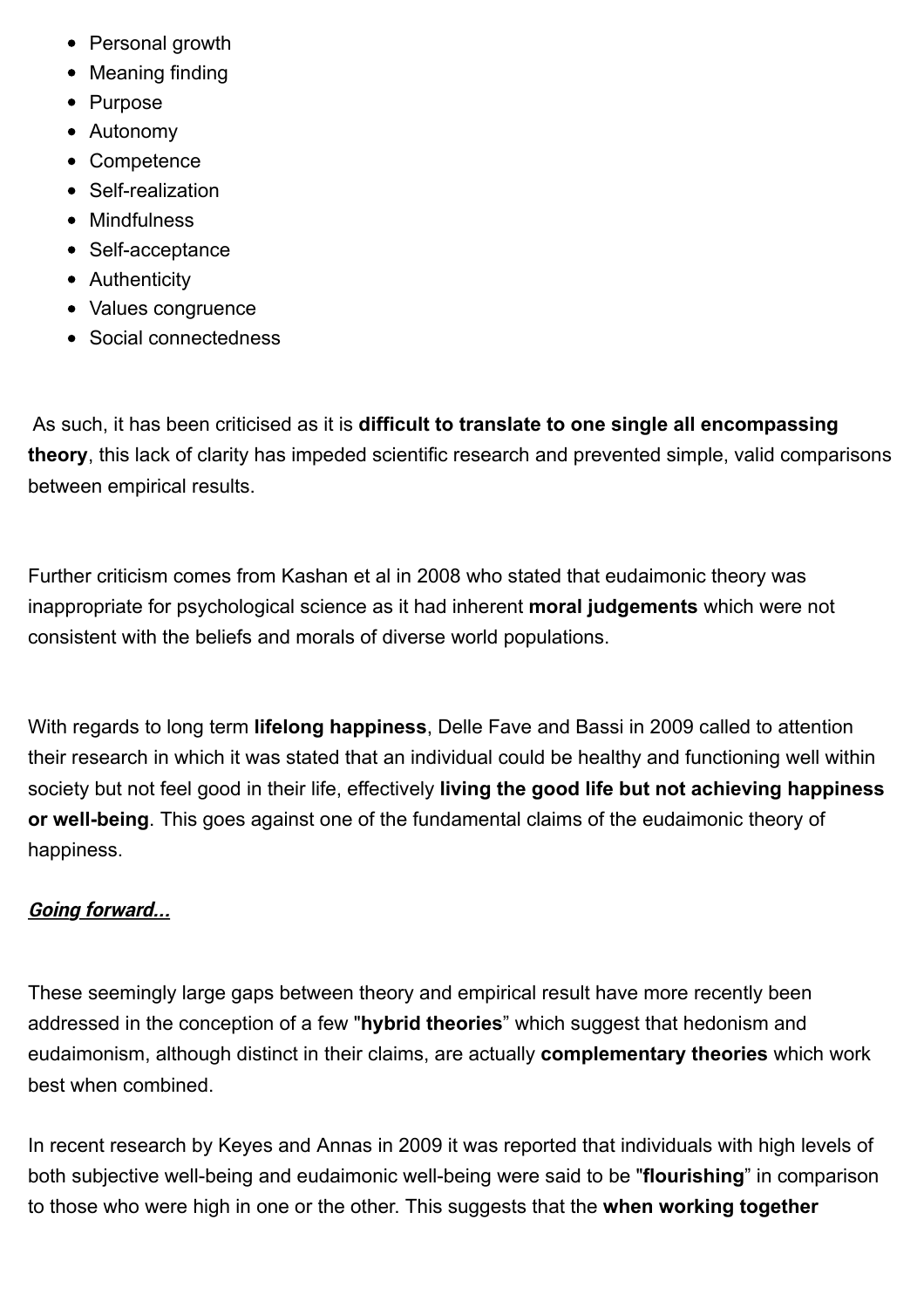#### **hedonism and eudaimonism produce the greatest long term and short term benefits.**

However, these hybrid theories are relatively new and as such much research is still underway.

#### *Key Paper*



"Dan Gilbert, author of Stumbling on Happiness, challenges the idea that we'll be miserable if we don't get what we want. Our "psychological immune system" lets us feel truly happy even when things don't go as planned." (ted.com, 2012)

### **Cultural/National/Religious views of Happiness Measurements**

Different cultures view happiness in widely different ways. **Ideas of what happiness is**, and thus measurements of this concept, **vary across religions, ethnicities and cultural types**. While modern, western, industrialised societies consistently rank personal value such as self-actualisation and autonomy as happiness priorities, other cultures such as Japan, place an emphasis on social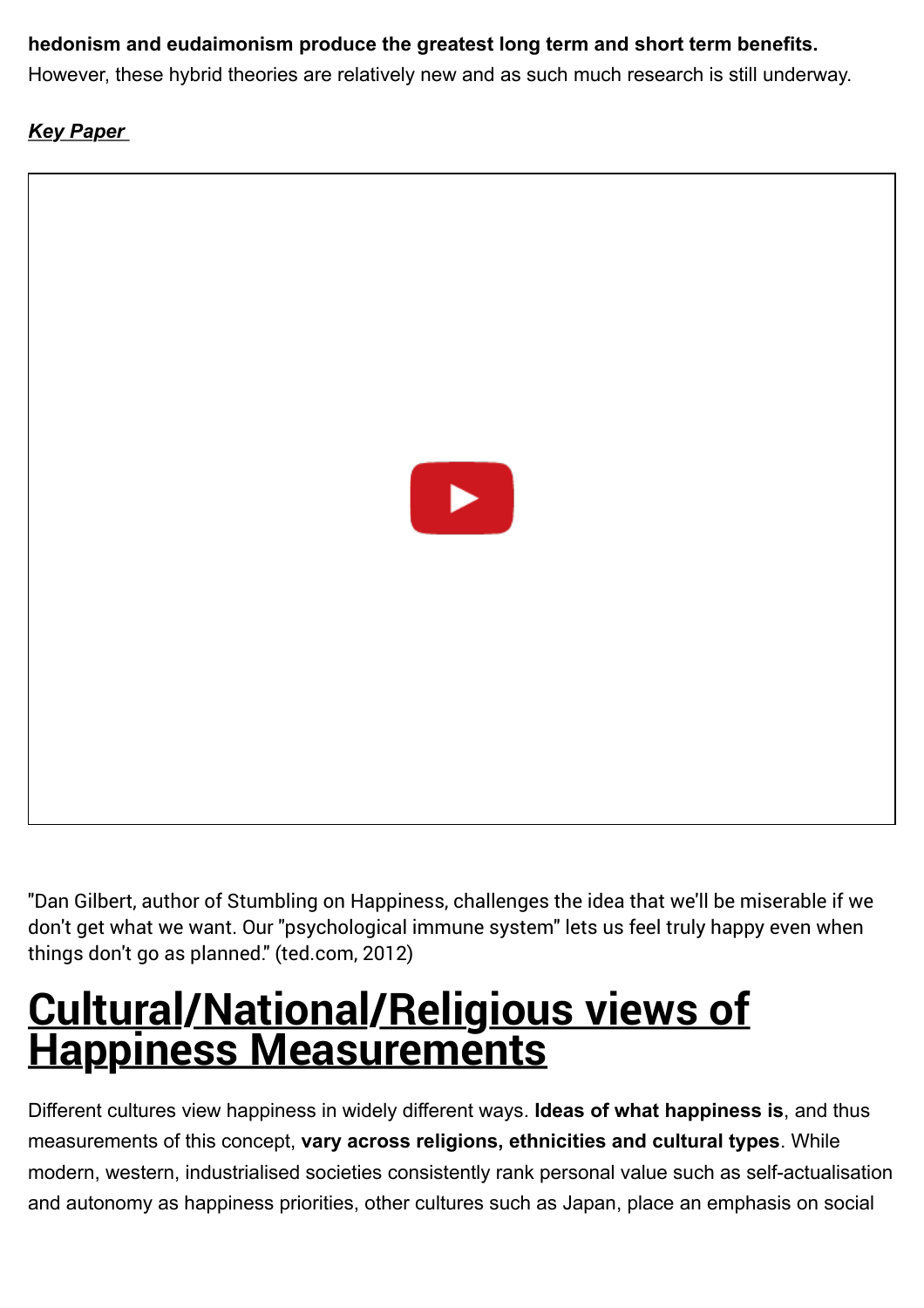relationships and interpersonal connections (Hitokoto & Uchida, 2014). Understanding the **cultural context of** what **happiness** means to people is the first step in creating a measurement that can be used to compare happiness across the globe.

#### **Collectivist versus Individualistic cultures**

Psychologists have noted differences in many areas (including cognition, perception and social dynamics) between **individualistic** cultures (of the west) and **collectivist** societies (of the east) (Singelis, Triandis, 1995; Hofstede, McCrae, 2004). (Please note: "collectivist" is also referred to as "interdependent" in the literature.)

As happiness and well-being have different meanings across languages Veenhoven proposed subquestions in order to assess whether happiness differs across cultures.

*"Do all humans appraise how much they like their lives? Do they appraise life on the same grounds? Are the conditions for happiness similar for all humans? Are the consequences of happiness similar around the globe? Do all humans seek happiness? Do humans seek happiness in similar ways? Are humans equally happy in all cultures?" (Veenhoven, 2012)*

Answering these questions for different cultures can serve as a starting point to measure happiness across the world. Studies investigating distinctions in happiness in these cultures have found that the idea of **social relationships** is seen as a minor point in individualistic cultures, while they are considered a **major source of happiness** for people residing in **collectivist** societies (Hitokoto & Uchida, 2014).

The emphasis for context and relationships in collectivist nations has been shown in studies investigating visual biases and aesthetic preferences (Masuda et al, 2008). It is argued that this factor needs to be accounted for in happiness measurements utilised in the East, as **cultural comparisons are impossible without acknowledging cultural variation.**

The need for culturally sensitive happiness measurements becomes even more apparent when considering a study by Ogihara and Uchida (2014), in which the researchers show that a person's individualistic orientation is associated with lower well-being and fewer friends in a collectivist society. Their results show that the **misalignment of cultural values and personal disposition** can have **detrimental effects** on individuals.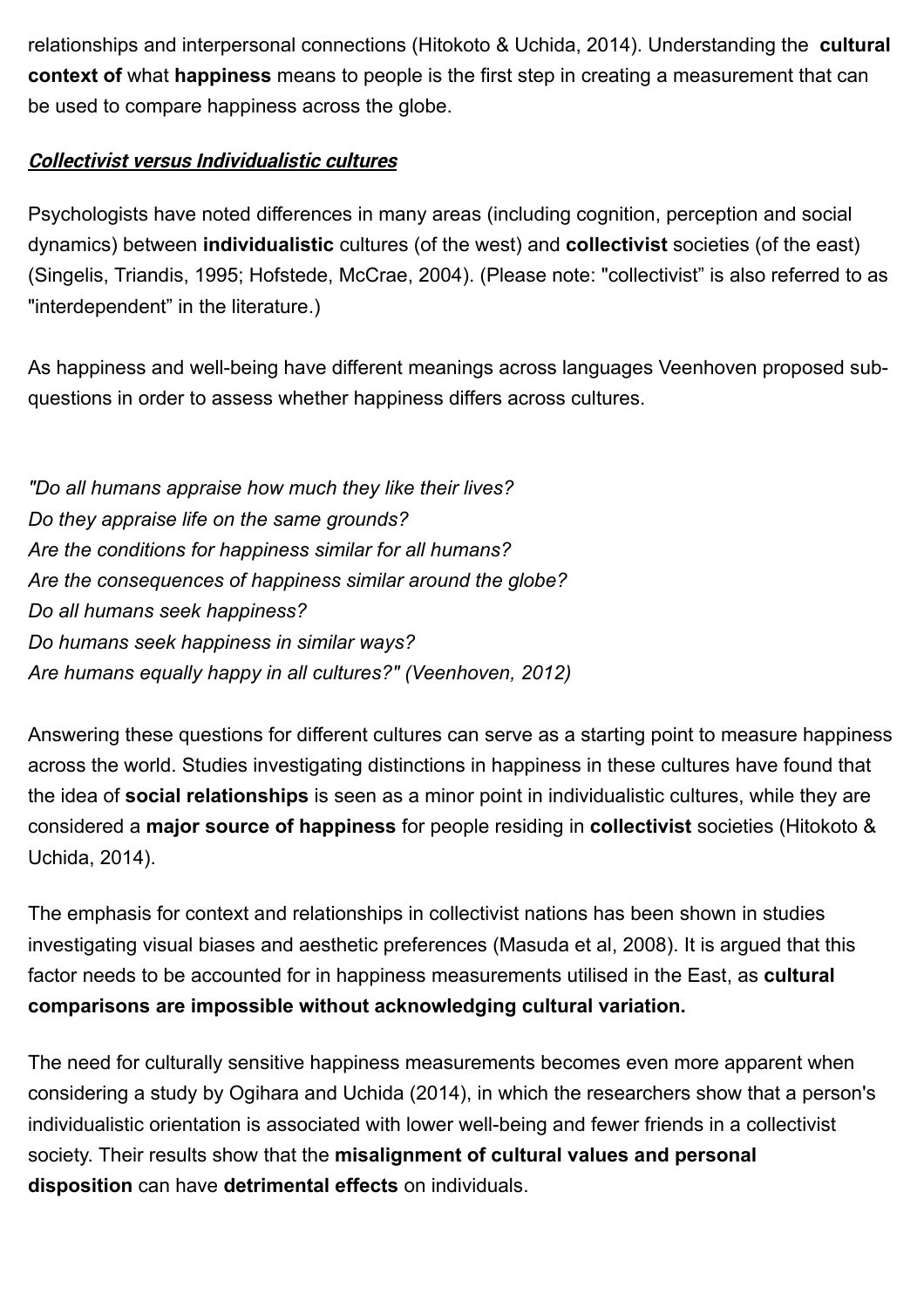#### Individualist values

The **bulk of happiness research** has been carried out in countries that are traditionally seen as **individualist.** The findings have revealed the importance of personality, self-efficacy and job satisfaction on measurements of happiness (Strobel, Tumasjan, Spörrle, 2011; Bowling, Eschleman, Wang, 2010; Lu et al, 2001). Since most measurements have been created by western researchers on individualistic samples, the findings are best extrapolated to other western countries.

#### Collectivist values

Research into happiness in collectivist societies is more scarce, yet has been steadily on the rise since the 1990s. Japanese researchers have investigated factors that contribute to subjective wellbeing in collectivist societies. Values that have been identified include: **harmony, sound social bonds and friendly feelings towards others** (Kitayama et al, 2006). Critics have claimed that traditional measures of happiness fail to assess these variables. In response to this lack of culturally sensitive measurement a new scale of happiness has been designed specifically for people in cultures that are considered "interdependent" (Hitokoto, Uchida, 2014).

#### *Key paper:*

Hitokoto, H., & Uchida, Y. (2014). Interdependent Happiness: Theoretical Importance and Measurement Validity. Journal of Happiness Studies, 1-29. doi:10.1007/s10902-014-9505-8

In this paper the authors eloquently outline the difficulty with testing "happiness" across cultures. They point out that definitions of happiness may be different for people in collectivist and interdependent cultures. They propose a new way of measuring happiness in eastern countries: **The Interdependent Happiness Scale (IHS).** Their scale includes multiple items, such as: "I make significant others happy" and "I can do what I want without causing problems for other people." (p.11). In multiple studies the researchers use this new method to assess subjective wellbeing in a variety of contexts. They find that **social harmony is important not only to people from collectivist cultures, but also to individualists** (though to a smaller extent). This paper is recommended for a critique of uni-cultural measurements of happiness.

#### **National Happiness Measurements**

Some have put forth the idea that the **well-being of citizens should be the ultimate goal of governments** (Duncan, 2013). Both Bhutan and Britain have begun to take serious steps in measuring their national happiness levels. Through the use of surveys the nations are attempting to **quantify and track well-being.** On a global level the "World Database of Happiness" continuously concerns itself with happiness of many nations and regions.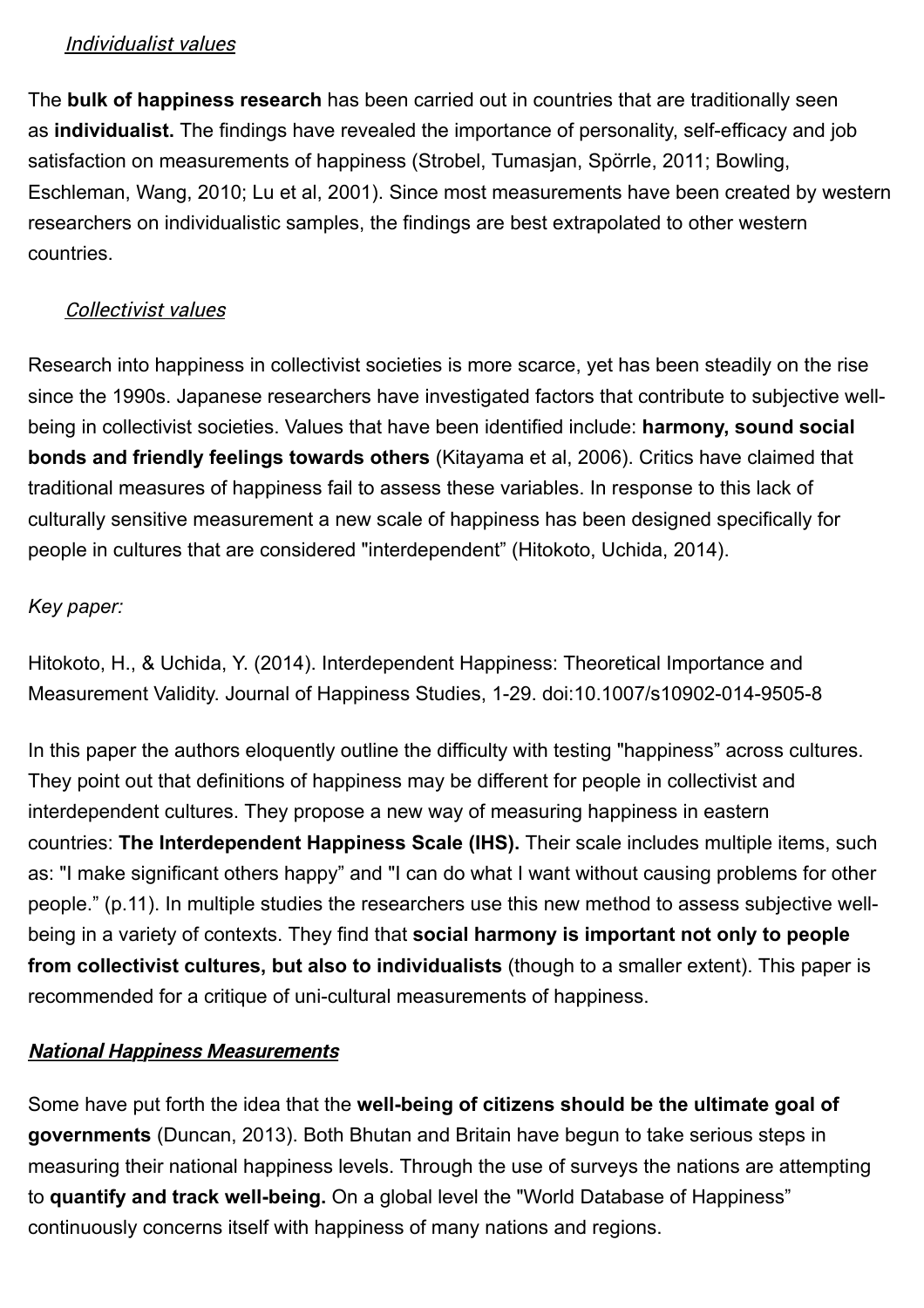#### World Database of Happiness

The University of Rotterdam has been tracking multiple nations on a number of variables that relate to happiness. These variables are**: average happiness, inequality of happiness, happy life years, and life expectancy.** The database states that they define happiness as being "the degree to which an individual judges the overall quality of her/his life as-a-whole favorably". In their concept of happiness the database also draws a distinction between "**hedonic level of affect**" and "**contentment**", which they judge to be the key components of happiness. The measures the group use to determine happiness are self-reports of levels of happiness on multiple items. The group prides themselves in their **numerical response system** (0-10, rather than verbal responses) and **longitudinal data collection** (Veenhoven, 2013).

The World Database of Happiness collects research on happiness conducted across the globe and currently "involves some 18,000 findings" (Veenhoven, 2012). The database also keeps track of correlational factors of happiness, enabling precise research.

The collective findings have yielded results about the global spread of happiness and some of the findings are illustrated in the map below.Their most recent findings reveal that **Costa Rica ranks as the "happiest**" country in the world, with **Denmark and Iceland in second and third** place respectively. **Togo, Tanzania and Burundi** have the **lowest** levels of **mean happiness**.

Average Happiness in 149 Nations, 2000-2009: "How much people enjoy their life-as-a-whole on a scale 0-10" (Source: World Database of Happiness)

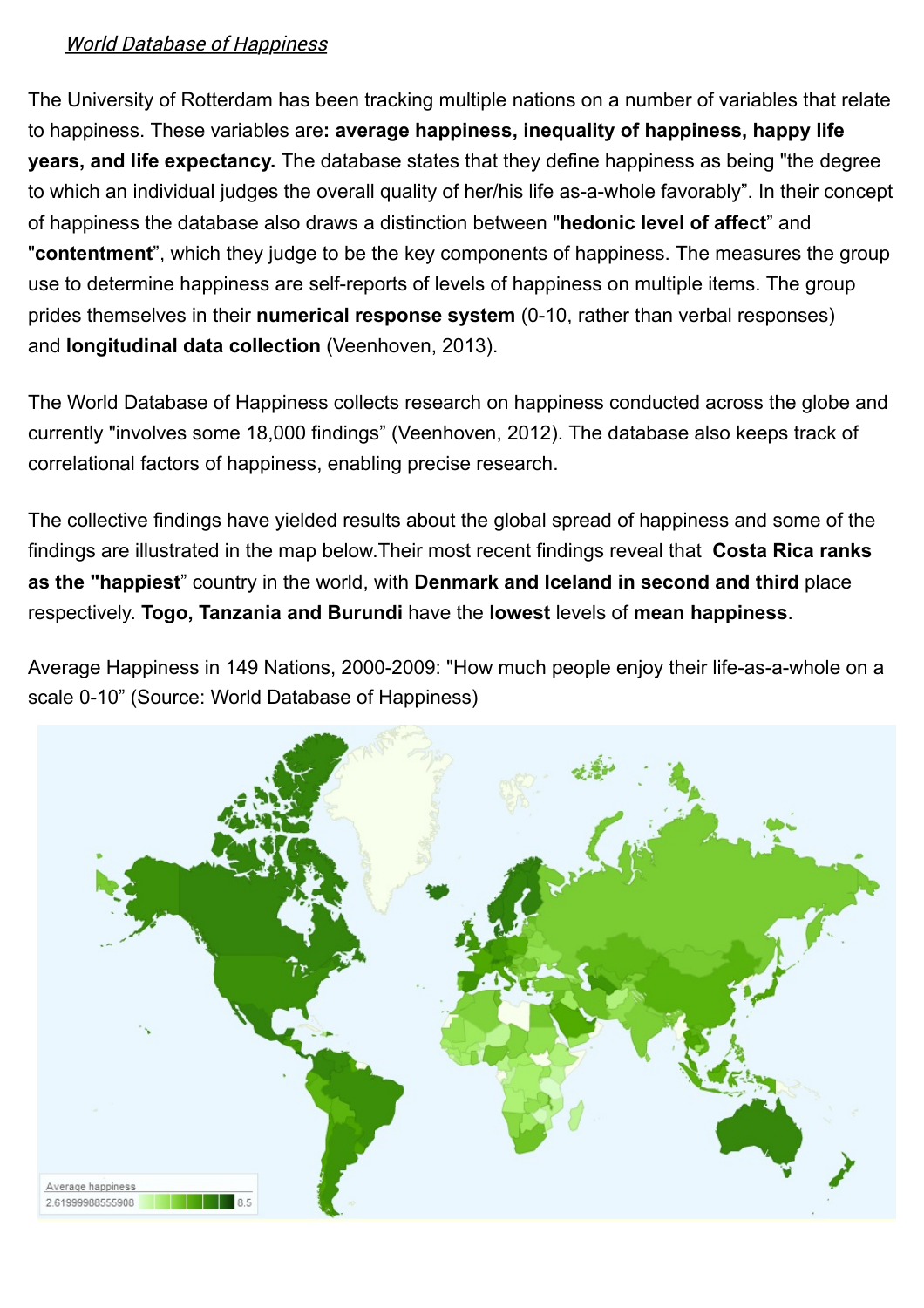#### Bhutan's National Happiness Index

The Kingdom of Bhutan has a measurement of Gross National Happiness, which began in 1972. However, the concept of the government becoming involved with its citizens' well-being has a long history. In **1729 the legal code of Bhutan** decreed that "if t**he Government cannot create happiness** (dekid) for its people, there is **no purpose** for the Government to exist."

Bhutan has **distanced itself from** traditional, **western measurements** of subjective well-being, stating that this concept is too narrow. Instead, the governmental survey focuses on more **collectivist values** and the multidimensionality of happiness using items to measure "harmony with nature" and "concern for others" (among others) (Ura, Alkire, Zangmo, Wangdi, 2012). The government solidifies this concept by stating:

*"Ultimately, a happy society is a caring society, caring for the past and future, caring for the environment, and caring for those who need protection." (Bhutan National Human Development Report 2000)*

The surveys carried out in Bhutan assess topics such as **psychological well-being, health, education, cultural diversity and community vitality**. Respondents are recruited from urban and rural areas and are encouraged to share their insights. It is the government's aim that this type of information will help **guide development**, provide insight into factors in need of **resources** and **compare progress across the nation** (Ura, Alkire, Zangmo, Wangdi, 2012).

Although Bhutan has received praise for its approach to citizens' well-being, some **critics** have pointed out that **larger societal issues in Bhutan persist.** Ethnic struggles and social hierarchies are part of both Bhutan's history and current political landscape (Hutt, 2003). Some claim that failing to acknowledge these realities would **undermine the gravity of Bhutan's issues** as well as **oversimplifying** the concept of **national happiness** (Zurick, 2006).

#### UK's National Happiness Measurement

The United Kingdom is attempting to quantify well-being in order to increase public happiness and productivity. The decision to monitor national well-being was made in 2010, with Prime Minister Cameron stating:

*"We'll start measuring our progress as a country, not just by how our economy is growing, but by how our lives are improving; not just by our standard of living, but by our quality of life." (Cameron, 2010)*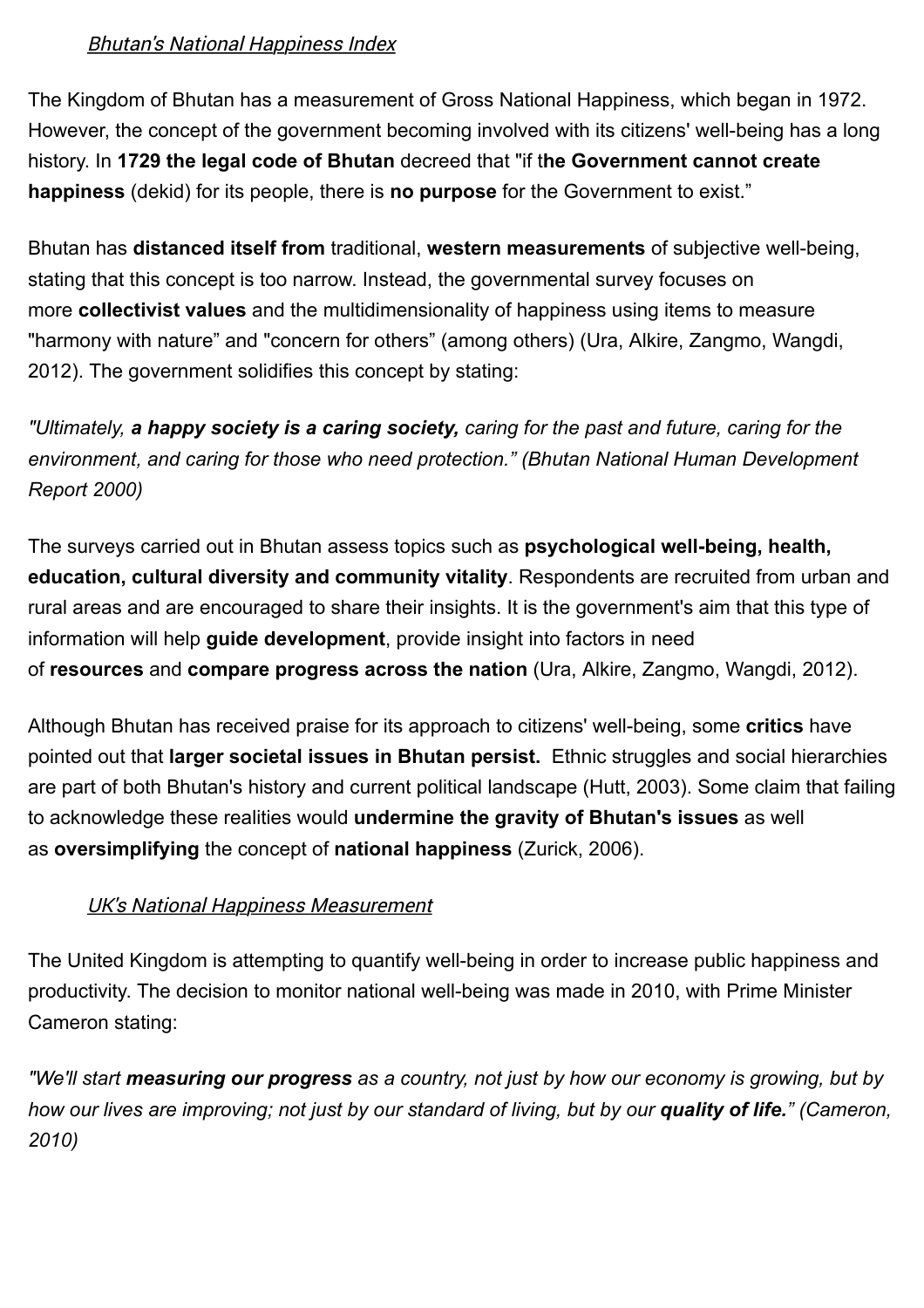The Office for National Statistics (ONS) has declared that factors of interest in the national measure are: "**economic performance, the state of the environment, sustainability, equality, quality of life**, as well as **individual well-being**" (ONS, 2011). The organisation encouraged people of all ages, ethnic backgrounds and location to submit opinions about factors related to well-being. Using this information, the government devised surveys that measured national happiness. The findings reveal that **over 70% of people** over 16 were **largely satisfied with their lives**, a number which is slightly higher than a European comparison (Randall & Corp, 2014).

Governmental measurements of happiness typically serve as identifying factors that are causing problems in public well-being and health. By isolating factors that improve well being the government can **increase economic output and decrease spending** (in areas like mental health).

The Department for Culture, Media & Sport is conducting research into the areas of sport and culture and estimating their **"monetary values" on subjective well-being**. The report published in 2014, finds that art, library and sports involvement are associated with higher levels of well-being. The report also includes information about the monetary value of these past-time activities as indicated by participants in the study (Fujiwara, Kudrna, Dolan, 2014). The inclusion of this information shows that governments have a vested interest in the subjective well-being of their citizens.

#### **Religion and happiness**

The following religions share the importance of **spirituality, thankfulness, relationship with a supreme being** and rejection of earthly sin. Most religions **don't have formal ways of measuring happiness.** Religious texts share some insight into where followers of the religion should seek happiness, however, **no attempts to quantify happiness** are made. The Qu'ran for example makes it clear that happiness comes from embracing religion stating: "the greatest bliss is the Good Pleasure of Allah. [71, 72 Al-Tawbah]". It is also stated that "whoever turns away from the Quran, [...] will have a hard life" (20:124), meaning that religion is necessary for a happy life. In this religion, happiness would be synonymous with an embrace of Islam.

Happiness is also an essential facet of the practice of judaism. Rabbi Yisroel Baal Shem Tov has claimed that "joy is considered a mitzvah", meaning a commandment of God. Celebrating jewish holidays with glee is actually considered to be part of Jewish tradition according to the Talmud. Prayers also need to be carried out joyfully in order to be impactful and serve God.

Perhaps the clearest connection between happiness and spirituality is made by Buddhism and Hinduism. The concept of Nirvana, which is the achievement of escaping the circle of birth and death, is described in Buddhism, Hinduism and Jainism. It is possible to reach Nirvana through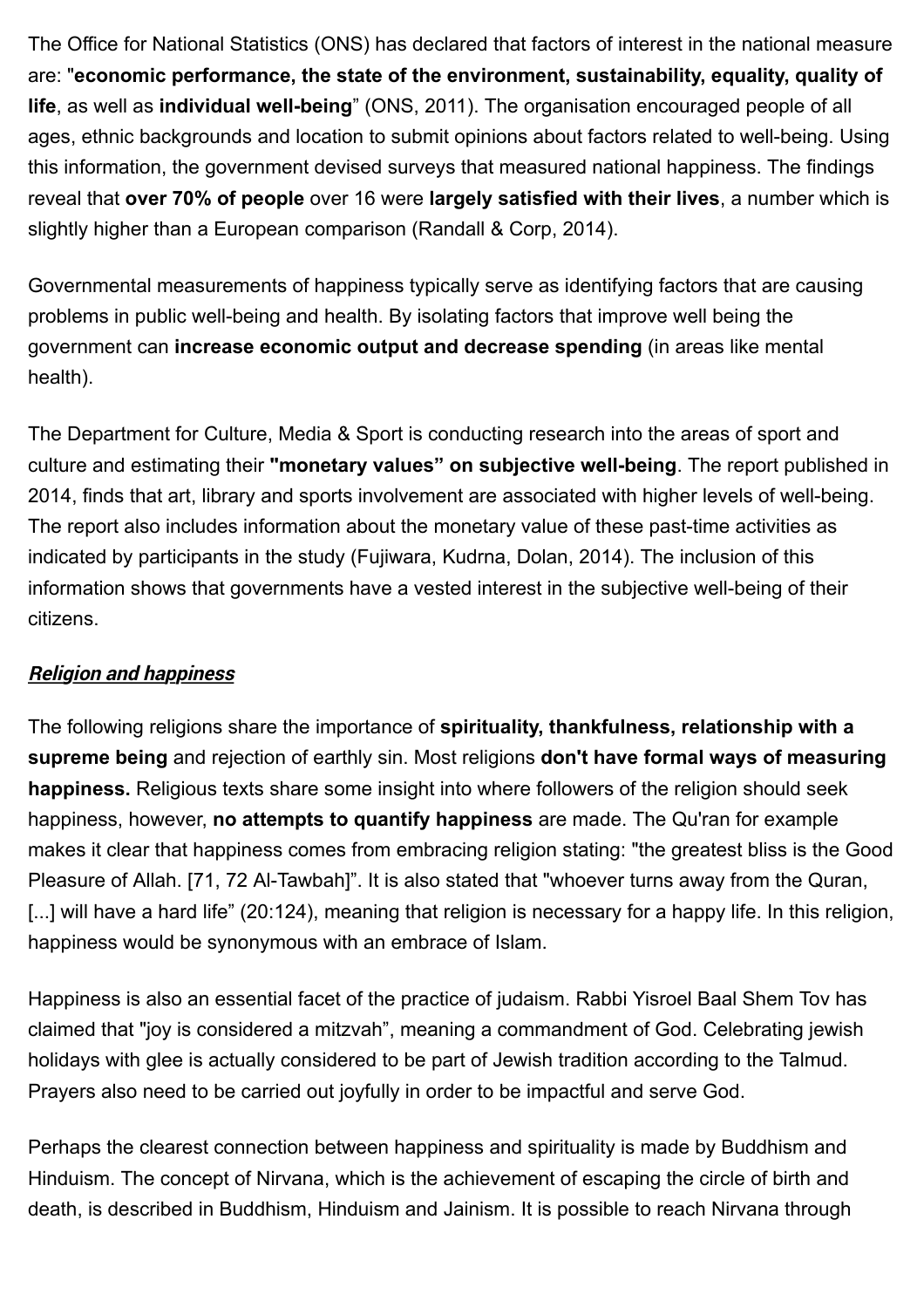great discipline and by ridding oneself of desire and selfishness.

# **Clinical Applications**

Harris (2013) has noted that whilst many therapists are skilled at decreasing a client's depression, anxiety and other mental health disorders, few have the skills, training or clinical prowess to increase a client's happiness. Accurate measurement tools for happiness could therefore provide a useful tool to inform and guide psychologists, therapists and other mental health professionals' attempts to increase client's happiness.

Service users have reported that the subjective wellbeing of people with psychosis can make a huge difference to tackling the exclusion, stigma and discrimination associated with the disorder (Campbell, 2007). Chadwick (1997), has argued that people diagnosed with schizophrenia have virtues as well as deficits, and that psychology has to focus on these strengths to increase dignity and SWB of those with psychosis.

The Department of Health (2007) recommended that assessments of people with mental health should be more holistic and recognise their strengths and skills as well as their problems and deficits. This need had already been recognised in positive psychology , with Carr (2005) arguing that clinicians should help clients identify their talents and strengths and use this knowledge to facilitate positive experience and social inclusion.

Happiness measurements could therefore first aid clinical treatment by identifying a client's current happiness/well-being. As noted earlier, some people can have positive outlooks despite being in a negative condition or having negative experiences. A more positive demeanour increases the likelihood that a clinical intervention will be successful (Lyubomirsky, King & Diener, 2005). To help clients not experiencing such positivity, happiness measurements could be altered. Instead of just measuring happiness in a non-specific manner, questionnaires could be tailored to identify particular hobbies or activities that make a particular client happy.

Harris (2013) has suggested that Behavioural Activation is an intervention that could be easily modified and transformed into an intervention to increase happiness. One of the primary focuses of Behavioural Activation is to assist clients in exploring and pursuing educational and vocational goals (Jakupcak, Wagner, Paulson, Varra & McFall, 2010), as well as identifying enjoyable activities to engage and participate in (Jakupcak Roberts, Martell et al., 2006). Ben-Shahar (2007) has also suggested that clients make a list of activities that make them happy, record the amount of time they spend doing those activities and seek to cut out anything that interferes with spending time on those activities. Happiness measurements could thus be altered to help people identify what these activities might be.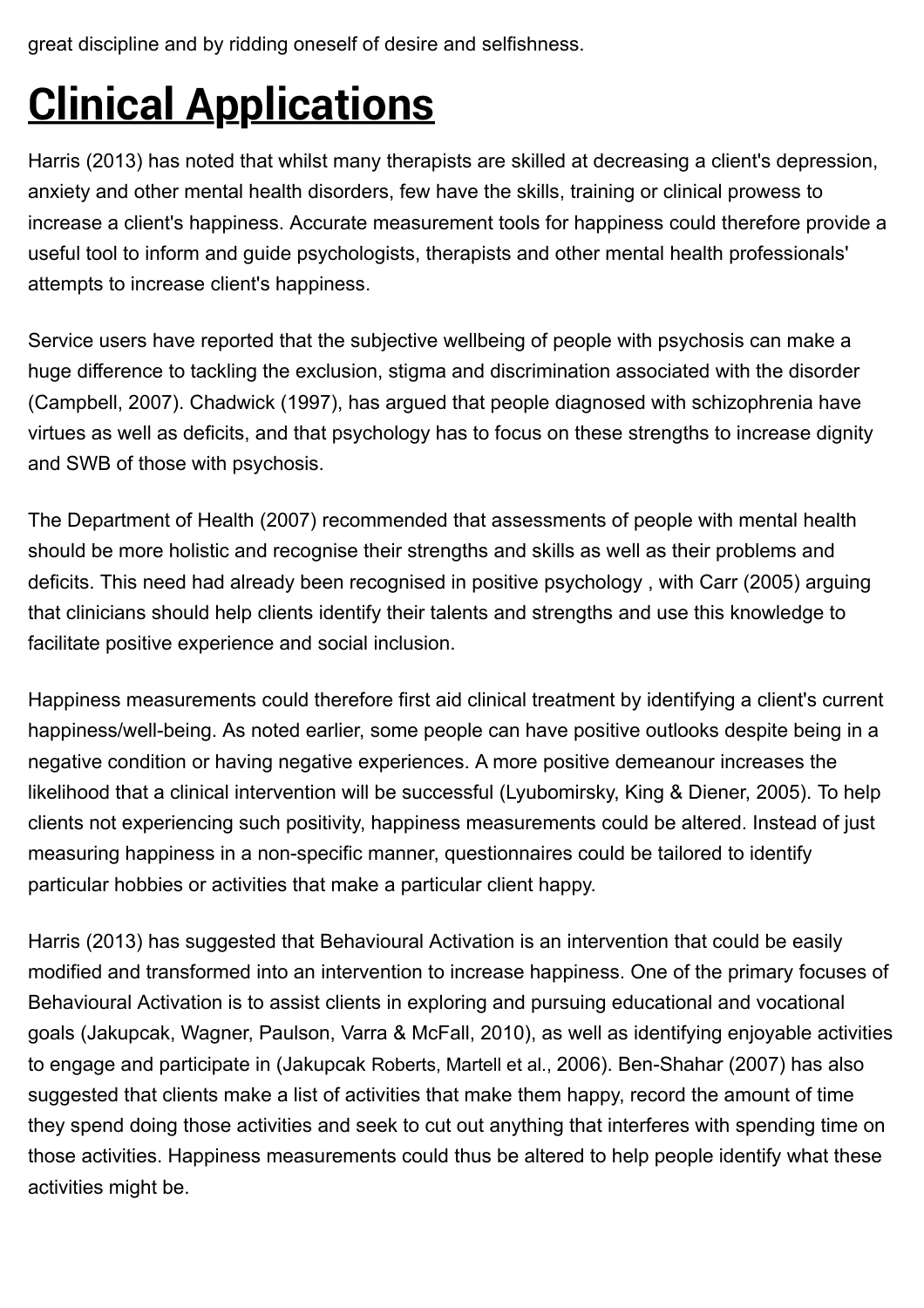**\*Why don't you try this right now?\*** Get a piece of paper and write down the five activities that give you the most joy in life. Then record how often, on average, you spend doing these activities each week. Is it as much as it could/should be? What holds you back from doing these activities? Is it genuine commitments elsewhere, or is it wasting time on things that aren't important?

Finally, whilst happiness measurement was so far been described with a view that happiness is desirable, a small number of scholars have highlighted that happiness may in fact be detrimental to health. (For further information you may wish to read the wiki on the 'Dark Side' of Happiness). Bentall (1992) argued that extreme happiness should be classified as a psychiatric disorder as extreme sadness is similarly classified as depression. Bentall notes that happiness can be induced by stimulating subcortical areas of the brain just as it is possible to produce schizophrenic symptoms by stimulating the parietal lobes (Rolls, 1979). Bentall uses further cognitive evidence to suggest that happiness is a detrimental disorder by highlighting that happy people, compared to miserable or depressed people struggle to retrieve negative events from long-term memory (Williams, Watts, Macleod, & Matthews, 1989). Happy people have also been shown to exhibit various biases of judgement that prevent them from acquiring a realistic understanding of their physical and social environment. For example there is evidence that happy people overestimate their control over environmental events (believing random events were influenced by them); give unrealistically positive evaluations of their own achievements, believe that others share their elated opinions about themselves, and show a general lack of evenhandedness when comparing themselves to others (Alloy & Abramson, 1979).

Bentall also points out the behavioural implications of happiness, specifically impulsivity, which can lead to excessive eating and drinking and result in obesity and/or alcoholism. He also presents the argument that happiness is statistically abnormal in the same way that a psychiatric diagnosis is, and therefore excessive happiness should be viewed with suspicion.

Well what do you think of that? Is Happiness not just an unachievable but also dangerous goal? Is a pessimistic outlook both more practical and more advantageous? It's certainly food for thought. Perhaps there is no need for happiness measurements, and we should all just embrace our miserableness because it allows us to get more things done.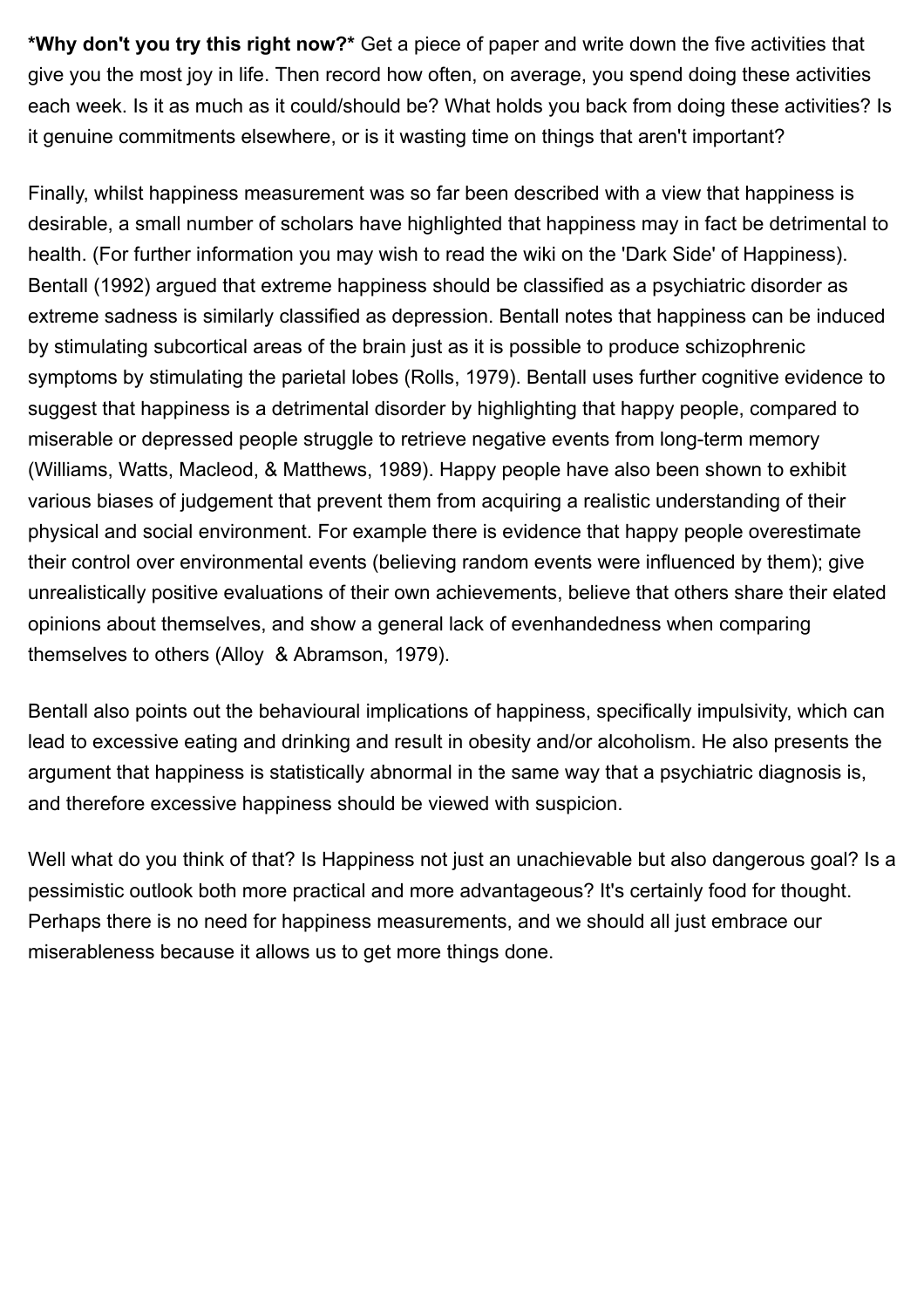

## **Practical Exercises**

Fancy having a go at measuring your own happiness? Just click on one of the links below:

[Oxford Happiness Questionnaire: http://www.meaningandhappiness.com/oxford-happiness](http://www.meaningandhappiness.com/oxford-happiness-questionnaire/214/)questionnaire/214/

Subjective Happiness Scale:<http://www.ppc.sas.upenn.edu/subjectivehappinessscale.pdf>

[Pursuit of happiness - happiness quiz: http://www.pursuit-of-happiness.org/science-of](http://www.pursuit-of-happiness.org/science-of-happiness/happiness-quiz/)happiness/happiness-quiz/

Happy Habits - this link also gives you ways to help you increase your happiness:<http://dsd.me/happy-habits-quiz/>

## **References**

Alexandrova, A. (2008). First-Person Reports and the Measurement of Happiness. Philosophical Psychology, 21(5), 571-583.

Alloy, C., B., & Abramson, L., Y. (1979). Depressed and nondepressed students: sadder but wiser. Journal of Experimental Psychology, general, 108: 441-485; and Alloy C. B. Abramson L. Y. Depressive realism: four perspectives. In: Alloy C. B., ed. Cognitive processes in depression. New York: Guilford Press.

Argyle, M., Martin, M., & Crossland, J. (1989). Happiness as a function of personality and social encounters. In J. P. Forgas, & J. M. Innes (Eds.), Recent advances in social psychology: An international perspective (pp. 189-203). North-Holland: Elsevier.

Ben-Shahar, T. (2007). Happier. McGraw Hill.

Bentall, R., P. (1992). A proposal to classify happiness as a psychiatric disorder. Journal of Medical Ethics, 18, 94-98.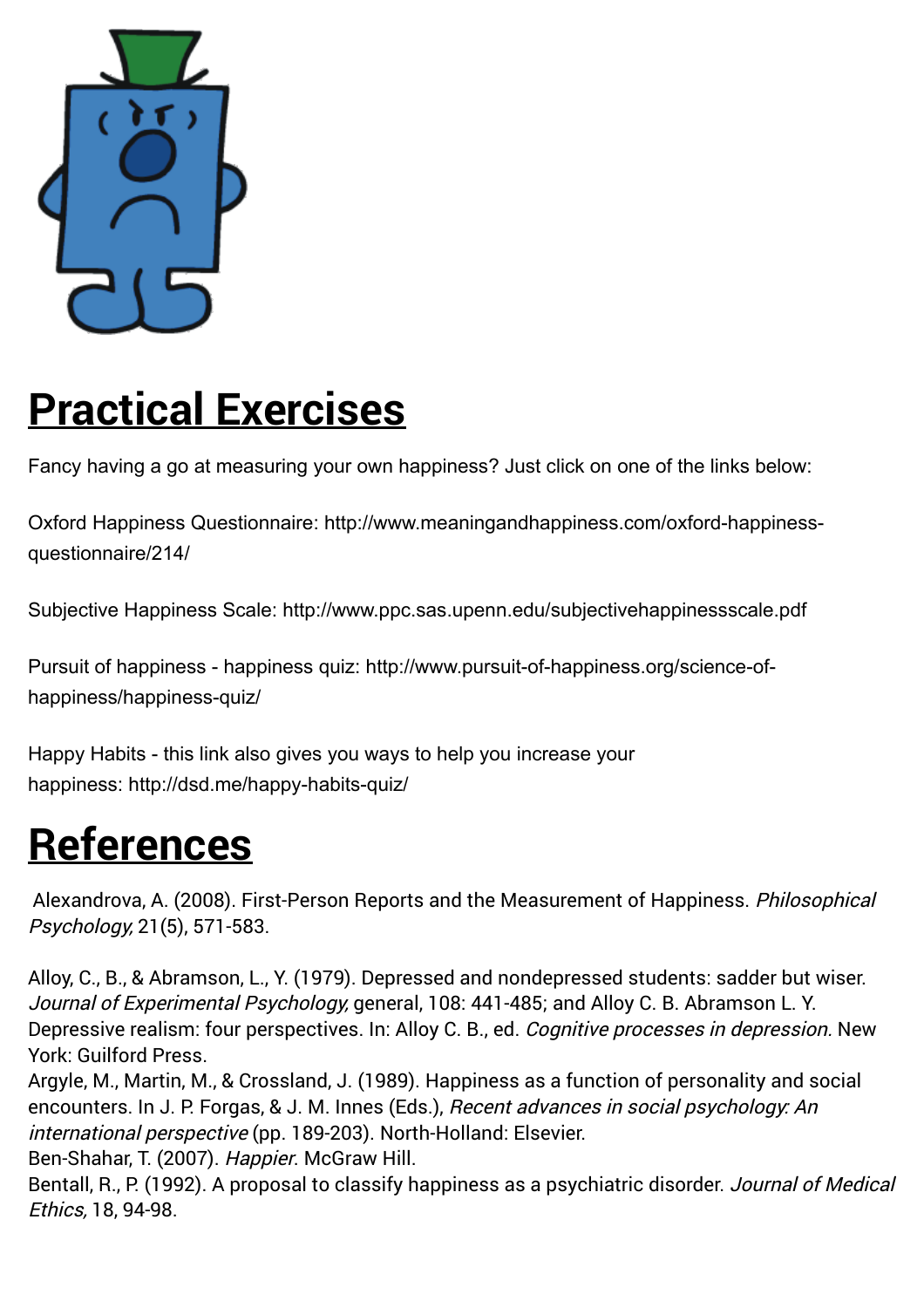Burgess, E. W., & Cottrell, L. S. (1939). Predicting success or failure in marriage. New York, NY: Prentice-Hall.

Bowling, N. A, Eschleman, K. J., & Wang, Q. A. (2010). A meta-analytic examination of the relationship between job satisfaction and subjective well-being. Journal of Occupational and Organizational Psychology, 83, 915-934. doi:10.1348/096317909X478557

Carr, A. (2005), Positive Psychology, Clinical Psychology, 45, 5-6.

Cameron, D., (2010). Transcript of a speech held by Prime Minister Cameron, November 25 2010, retrieved from [https://www.gov.uk/government/speeches/pm-speech-on-wellbeing,](https://www.gov.uk/government/speeches/pm-speech-on-wellbeing) accessed 2/2/15.

Campbell, P. (2007), Hearing my voice, The Psychologist, 20(5), 298-9.

Chadwick, P., K. (1997). Schizophrenia: The Positive Perspective: In Search of Dignity for Schizophrenic People, Brunner-Routledge, New York, NY.

Costa, P., T., Jr and McCrae, R., R. (1980). Influence of extraversion and neuroticism on subjective well-being: Happy and unhappy people, *Journal of Personality and Social Psychology*, 38, 668-678. Costa, P. T., Jr., & McCrae, R. R. (1984). Personality as a lifelong determinant of well-being, in C. Malatesa and C. Izard (eds.), Affective Processes in Adult Development and Aging (Sage Publishing, Beverly Hills, CA), 141-157.

Davis, K., B. (1929). Factors in the sex life of twenty-two hundred women. New York, NY: Harper & Brothers.

Delle Fave, A., Massimini, F., & Bassi, M. (2011). Psychological selection and optimal experience across cultures: Social empowerment through personal growth (Vol. 2). Springer Science & Business Media.

Department of Health (2007). Capabilities for Inclusive Practice, *Department of Health*, London. Diener, E.: 1994, 'Assessing subjective well-being: Progress and opportunities', Social Indicators Research, 31, 103-157.

Duncan, G. (2013). Should Happiness-Maximization be the Goal of Government? In A. Delle Fave (Ed.), The Exploration of Happiness SE - 16 (pp. 303-320). Springer Netherlands. doi:10.1007/978- 94-007-5702-8\_16

Fujiwara, D., Kudrna, L., Dolan, P. (April 2014). Government Report: Quantifying and Valuing the Wellbeing Impacts of Culture and Sport Department for Culture, Media and Sport.

Harris, J., R. (2013). The Clinical Applications of Happiness Research, *Proquest Dissertations and* Theses.

Hartmann, G., W. (1934). Personality traits associated with variations in happiness, The Journal of Abnormal and Social Psychology, 29(2), 202-212.

Haybron, D. (2007). Life satisfaction, ethical reflection, and the science of happiness. Journal of Happiness Studies, 8(1), 99-138.

Headey, B. & Wearing, A. (1989). Personality, life events, and subjective wellbeing: Toward a dynamic equilibrium model, Journal of Personality and Social Psychology, 57, 731-739.

Henderson, L. W., & Knight, T. (2012). Integrating the hedonic and eudaimonic perspectives to more comprehensively understand wellbeing and pathways to wellbeing. International Journal of Wellbeing, 2(3).

Henderson, L. W., Knight, T., & Richardson, B. (2013). An exploration of the well-being benefits of hedonic and eudaimonic behaviour. The Journal of Positive Psychology, 8(4), 322-336.

Hills, P., & Argyle, M. (2002). The Oxford Happiness Questionnaire: a compact scale for the measurement of psychological well-being, Personality and Individual Differences, 33, 1073-1082. Hitokoto, H., & Uchida, Y., (2014). Interdependent Happiness: Theoretical Importance and Measurement Validity. Journal of Happiness Studies.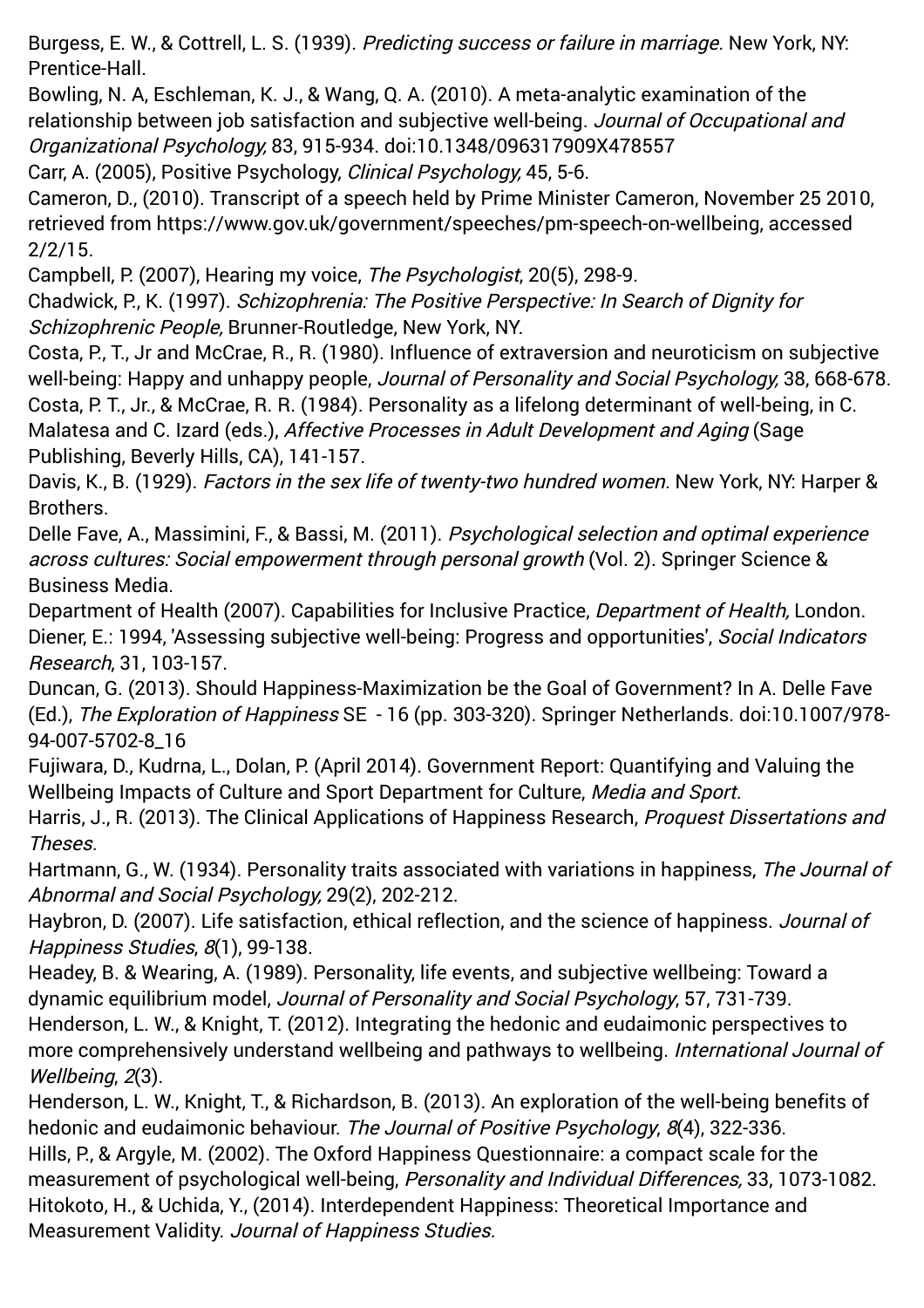Hofstede, G., & McCrae, R., R. (2004). Personality and Culture Revisited: Linking Traits and Dimensions of Culture, Cross-Cultural Research, 38(1), 52-88. doi:10.1177/1069397103259443 Hsee. C.K., & Tang, J.N. (2007). Sun and Water: On a Modulus-Based Measurement of Happiness, Emotion, 7(1), 213-218.

Hutt, M. (2003). Unbecoming Citizens: Culture, Nationhood, and the Flight of Refugees from Bhutan. New Delhi: Oxford University Press.

Jakupcak, M., Roberts, L., Martell, C., Mulick, P., Michael, S., Reed, R., Balsam, K. F., Yoshimoto, D., & McFall, M. (2006). A pilot study of behavioral activation therapy for veterans with PTSD, Journal of Traumatic Stress, 19, 387-391.

[Jakupcak, M.](http://www.ncbi.nlm.nih.gov/pubmed/?term=Jakupcak%20M%5BAuthor%5D&cauthor=true&cauthor_uid=20623596), [Wagner, A.](http://www.ncbi.nlm.nih.gov/pubmed/?term=Wagner%20A%5BAuthor%5D&cauthor=true&cauthor_uid=20623596), [Paulson, A.](http://www.ncbi.nlm.nih.gov/pubmed/?term=Paulson%20A%5BAuthor%5D&cauthor=true&cauthor_uid=20623596), Varra, A., & [McFall, M.](http://www.ncbi.nlm.nih.gov/pubmed/?term=McFall%20M%5BAuthor%5D&cauthor=true&cauthor_uid=20623596) (2010). Behavioral activation as a [primary care-based treatment for PTSD and depression among returning veterans,](http://www.ncbi.nlm.nih.gov/pubmed/20623596) Journal of Traumatic Stress, 23(4), 491-5.

Juster, F. T. and Stafford, F.P (eds.) (1985). Time, Goods, and Well-Being, Institute for Social Research, Ann Arbor, MI.

Kitayama, S., Ishii, K., Imada, T., Takemura, K., & Ramaswamy, J. (2006). Voluntary settlement and the spirit of independence: Evidence from Japan's "Northern Frontier", Journal of Personality and Social Psychology, 91, 369-384.

Lu, L., Gilmour, R., Kao, S. F., Weng, T. H.,Hu, C. H., Chern, J. G., ... & Shih, J. Bin. (2001). Two ways to achieve happiness: When the East meets the West, Personality and Individual Differences, 30, 1161-1174. doi:10.1016/S0191-8869(00)00100-8

Lyubomirsky, S., King, L., & Diener, E. (2005). The Benefits of Frequent Positive Affect: Does Happiness Lead to Success? Psychological Bulletin, 131(6), 803- 855.

Lyubomirsky, S. & Lepper, H.,S. (1999). A Measure Of Subjective Happiness: Preliminary Reliability And Construct Validation, Social Indicators Research, 46, 137-155.

Lyubomirsky, S. & Ross, L. (1997). 'Changes in attractiveness of elected, rejected, and precluded alternatives: A comparison of "happy" and "unhappy" individuals', manuscript submitted for publication.

Masuda, T., Gonzalez, R., Kwan, L., & Nisbett, R. E. (2008). Culture and aesthetic preference: comparing the attention to context of East Asians and Americans, Personality & Social Psychology Bulletin, 34(9), 1260-75. doi:10.1177/0146167208320555

Morawetz, D., Atia, E., Bin-Nun, G., Felous, L.,Gariplerden, Y., Harris, E., ... & Zarfaty, Y. (1977). Income distribution and self-rated happiness: some empirical evidence. The Economic Journal, 511-522.

Myers, D., & Diener, E. (1995). Who is happy? Psychological Science, 6, 10-19.

Ng, Y. K. (1978). Economic growth and social welfare: the need for a complete study of happiness, Kyklos, 31(4), 575-87.

Office for National Statistics, (2011). National Statistician's Reflections on the National Debate on Measuring National Well-being, United Kingdom.

Ogihara, Y., & Uchida, Y. (2014). Does individualism bring happiness? Negative effects of individualism on interpersonal relationships and happiness, Frontiers in Psychology, 5 (March), 1-8. doi:10.3389/fpsyg.2014.00135

Peterson, C., Park, N., & Seligman, M. E. (2005). Orientations to happiness and life satisfaction: The full life versus the empty life, *Journal of happiness studies*, 6(1), 25-41.

Randall, C., Corp, A., & Self, A. (2014). Office for National Statistics: Measuring National Well-being: European Comparisons, United Kingdom.